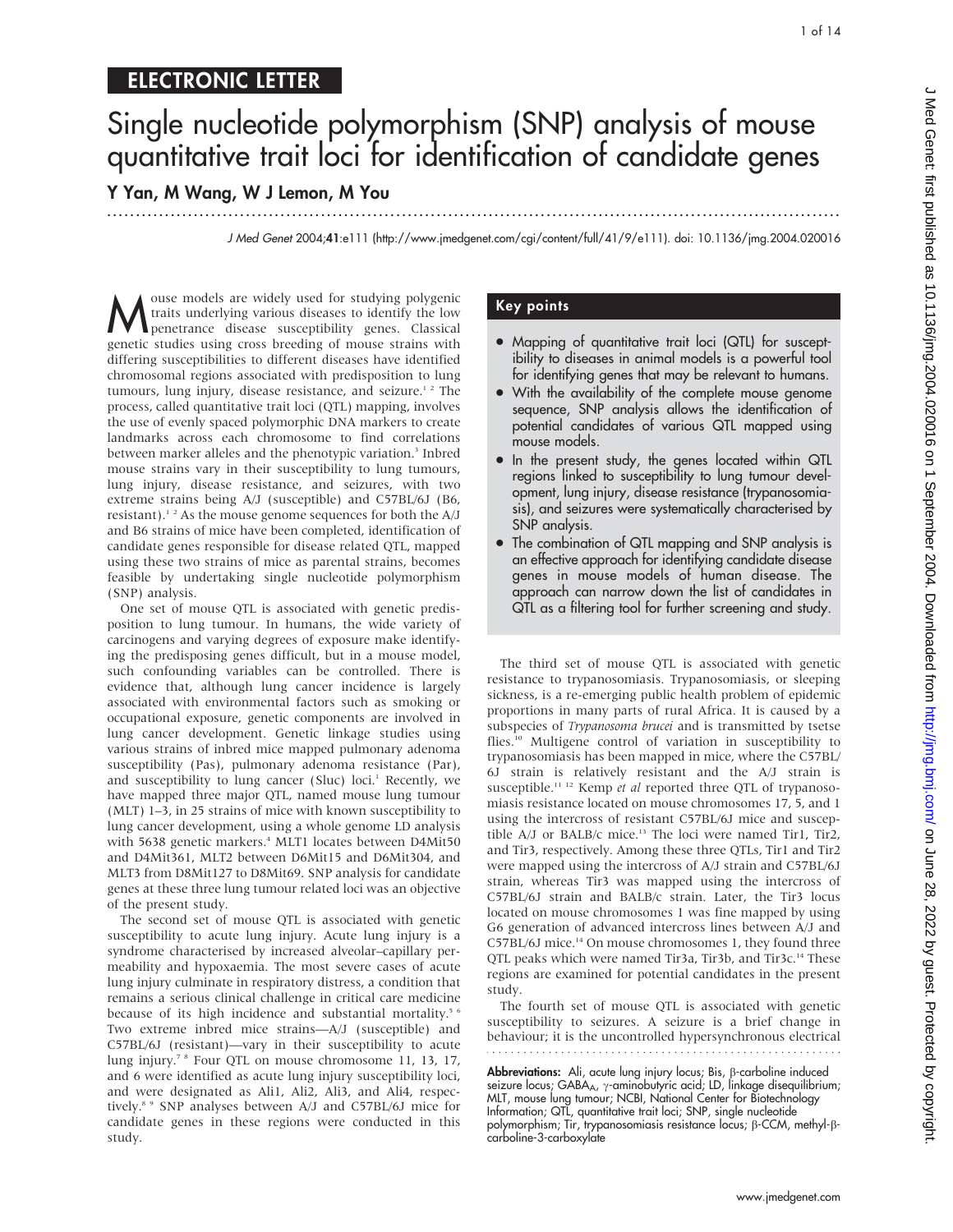

Figure 1 Physical position (MB) of MLTs and polymorphisms between A/J and C57BL/6J mice. (A) The Celera physical position (Mbp) single nucleotide polymorphism (SNP) analysis and the regions for MLT1, MLT2, and MLT3 quantitative trait loci (QTLs). Within the QTL rectangles in each chromosome, the parts of shadow denote the location of genes containing A-B SNPs. The horizontal lines within the shadow region denote the corresponding QTL peaks on each chromosome. (B) SNPs resulted in amino acid alterations in representative mouse lung tumour candidate genes. On the upper panels, only polymorphisms bearing exons are shown. Interrupted lines represent the intronic region and the omitted exon that did not show SNPs in this study. The lower panels show the chromatograms of amino acid alterations. (C) Functional polymorphisms in representative candidate genes for lung tumour susceptibility. In each group, the upper row shows the sequence of susceptible strain mouse of A/J, and the lower row the resistant strain of C57BL/6J. The boxed regions represent the polymorphisms between A/J and C57BL/6J mice. The numbers over the boxes are the codon numbers of each of the representative mouse lung tumour candidate genes. MLT, mouse lung tumour.

discharges of neurones in the brain that interfere with normal function.15 Epilepsy is characterised by recurrent seizures and refers to a collection of disorders that affect 1–  $2\%$  of the world's population.<sup>16-17</sup> Epilepsy genes fall into several quite distinct classes including those in which mutations cause abnormal brain development, progressive neurodegeneration, disturbed energy metabolism, or dysfunction of ion channels.<sup>18</sup> To define the genetic contributions affecting individual differences in seizure threshold, Gershenfeld et al mapped quantitative trait loci for seizures induced by the intraperitoneal injection of methyl- $\beta$ -carboline-3-carboxylate ( $\beta$ -CCM), a GABA<sub>A</sub> ( $\gamma$ -aminobutyric acid) receptor inverse agonist and convulsant.<sup>19</sup> By using backcross and intercross populations between susceptible A/J strains and resistant C57BL/6J strain, they reported that the QTLs of seizure susceptibility loci were located on mouse chromosomes 10, 4, and 7, and were designated as Exq1, Bis1, and Bis4, respectively. In this study, these regions are further characterised for candidate genes using SNP analysis.

Genomic DNA contains a variety of polymorphisms, such as single nucleotide substitutions, insertion/deletions, and nucleotide repeat motifs. SNPs are changes in a single base at a specific position in the genome, in most cases with two alleles.20 They are useful as marker in population genetics and evolutionary studies.<sup>21</sup> <sup>22</sup> Depending on where an SNP occurs, it may have different consequences at the phenotypic level. SNPs in the regulatory regions of genes might influence the risk of common disease. SNPs in the 3'-UTR region may alter

the stability of the mRNA by changing binding sites or secondary structure, thus making it more or less likely to be degraded. An SNP in the 5' region may change binding sites and thereby modify the affinity for a transcription factor. Non-sense SNPs can introduce a premature stop-codon resulting in a truncated polypeptide, and often result in a loss of function. Missense mutations cause amino acid alterations that can be significant if the properties of the new amino acid (charge, polarity, and so on) are different from the one it replaced.

Over the past few years, SNPs have been proposed as the next generation of markers for the identification of genes associated with complex diseases.23–25 As A/J and C57BL/6J mice vary significantly in their susceptibility to lung tumour development, lung injury, disease resistance, and seizures, detailed SNP analysis between A/J and C57BL/6J mice is ideal for identifying potential candidate genes for relevant QTLs. This approach has been aided greatly by the fact that the genome sequences of both strains have been sequenced and assembled.

### METHODS

### Approach

Markers flanking each QTL were found in the Celera (Rockville, Maryland, USA) mouse genome database (www.celera.com). These markers were used to identify the reference DNA positions within the assembled genome for our database query. The Celera mouse SNP reference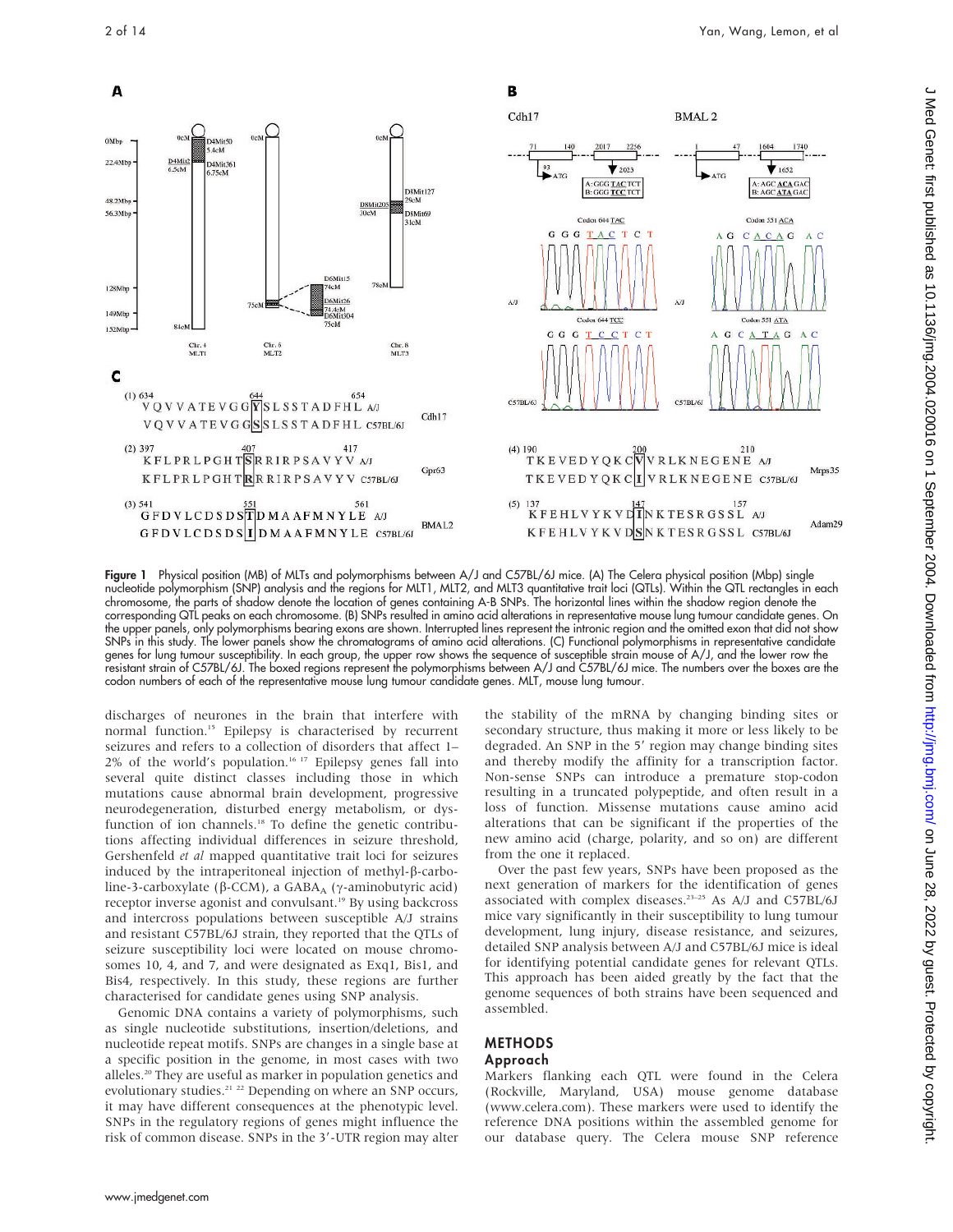

Figure 2 The physical position of acute lung injury (Ali) quantitative trait loci (QTLs); single nucleotide polymorphisms (SNPs) resulted in amino acid alterations and functional polymorphisms of acute lung injury between A/J and C57BL/6J mice. (A) The Celera physical position (Mbp) SNP analysis and the regions for Ali1, Ali2, Ali3, and Ali4 QTLs. Within the QTL rectangles in each chromosome, the parts of shadow denote the location of genes containing A-B SNPs. The horizontal lines within the shadow region denote the corresponding QTL peaks on each chromosome. (B) SNPs resulted in amino acid alterations in representative acute lung injury candidate genes. On the upper panels, only polymorphisms bearing exons are shown. Interrupted line represents the intronic regions and the omitted exon that did not show SNPs in this study. The lower panels show the chromatograms of amino acid alterations. (C) Functional polymorphisms in representative candidate genes for acute lung injury. In each group, the upper row shows the sequence of susceptible strain mouse of A/J, and the lower row the resistant strain of C57BL/6J. The boxed regions represent the polymorphisms between A/J and C57BL/6J mice. The numbers over the boxes are the codon numbers of each of the representative acute lung injury candidate genes.

database was interrogated for SNPs within each QTL and then filtered to keep only SNPs between A/J and C57BL/6J mice (A-B SNPs).

#### QTL associated with lung tumour development

Using linkage disequilibrium (LD) analysis of the whole genome, employing 5658 genetic markers in 26 strains of mice, we previously mapped three major loci: MLT1 near D4Mit2, MLT2 near D6Mit26, and MLT3 near D8Mit205, all showing highly significant LDs.<sup>4</sup> As a gradual decrease in LD surrounding each of the peak markers (D4Mit2, D6Mit26, and D8Mit205) was evident, we selected the following MLT candidate regions for SNP analysis: MLT1, located between D4Mit50 at 5.4 cMto D4Mit361 at 6.75 cM; MLT2, limited between D6Mit15 at 74 cM and D6Mit304 at 75 cM; and MLT3, the region from D8Mit127 at 29 cM to D8Mit69 at 31 cM (fig 1A).

#### QTL associated with acute lung injury

As shown in fig 2A, Ali1 is located from D11Mit245 at 44.8 cM to D11Mit10 at 63 cM; Ali2 is located from D13Mit236 at 4 cM to D13Mit209 at 37 cM; Ali3 is located from D17Mit218

at 43 cM to D17Mit76 at 54.6cM; and Ali4 is located from D6Mit352 at 20.4cM to D6Mit188 at 32.5 cM (fig 2A).8 9

#### QTL associated with resistance to trypanosomiasis

In Tir1 and Tir2 we selected DNA makers relative to LOD scores of 6.0 and 3.0, respectively, $13$  with a focus on regions from 16.4 cM to 29.4 cM and from 41 cM to 57 cM. In Tir3, we selected those makers within about 5 cM around, respectively, Tir3a, Tir3b, and Tir3c when the LOD score was over  $4.0$ .<sup>14</sup> The regions are from 58.7 cM to 74.3 cM (in Tir3a and Tir3b) and from 91.3 cM to 101 cM (in Tir3c) (fig 3A).

#### QTL associated with seizure

In Exq1, we combined the two QTLs on mouse chromosome 10 of the intercross F2 population and the backcross N2 population and selected those makers with a LOD score more than 3.0 for regions from D10Mit68 at 51.5 cM to D10Mit297 at 70 cM. In QTL Bis1 derived from backcross N2 population, we selected regions from D4Mit204 at 61.9 cM to D4Mit127 at 77.5 cM with a LOD score over 2.2. In QTL Bis4 derived from intercross F2 population, we selected those DNA makers

www.jmedgenet.com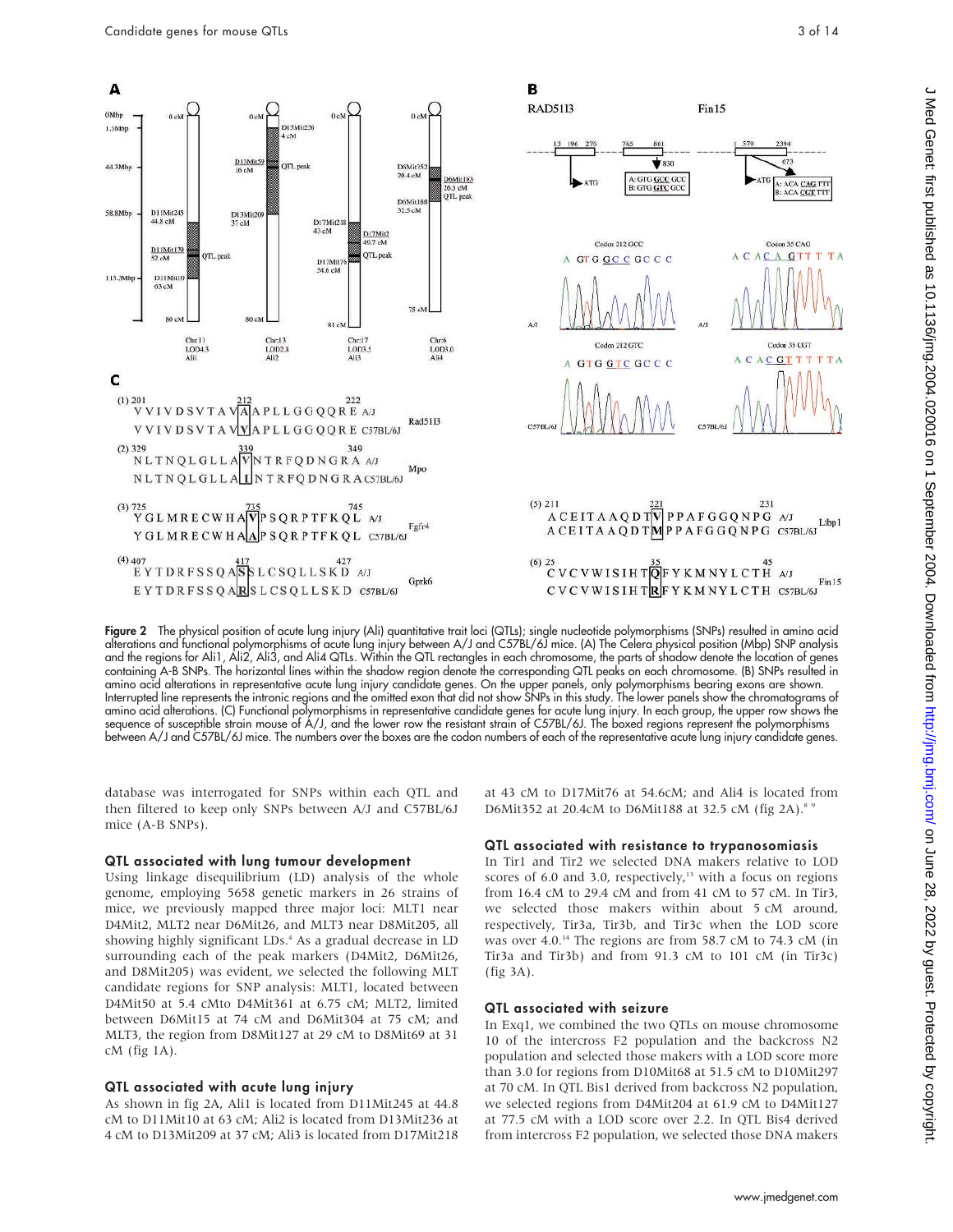

Figure 3 The physical position of trypanosomiasis resistant (Tir) quantitative trait loci (QTLs); single nucleotide polymorphisms (SNPs) resulted in amino acid alterations and functional polymorphisms of trypanosomiasis between A/J and C57BL/6J mice. (A) The Celera physical position (Mbp) SNP analysis and the regions for Tir 1–3 QTLs. Within the QTL rectangles in each chromosome, the parts of shadow denote the location of genes containing A-B SNPs. The horizontal lines within the shadow region denote the corresponding QTL peaks on each chromosome. (B) SNPs resulted in amino acid alterations in representative trypanosomiasis resistance candidate genes. On the upper panels, only polymorphisms bearing exons are shown. Interrupted lines represent the intronic region and the omitted exon that did not show SNPs in this study. The lower panels show the chromatograms of amino acid alterations. (C) Functional polymorphisms in representative candidate genes for trypanosomiasis resistance. In each group, the upper row shows the sequence of susceptible strain mouse of A/J, and the lower row the resistant strain of C57BL/6J. The boxed regions represent the polymorphisms between A/J and C57BL/6J mice. The numbers over the boxes are the codon numbers of each of the representative trypanosomiasis resistance candidate genes.

with a LOD score over 3.2 for the region from D7Mit117 at 11 cM to D7Mit145 at 26.4 cM (fig 4A).

#### Data filtering

Additional filtering of the A-B SNPs was done to increase confidence in the positive results. With screening, we sought to reduce the false negative rate and thereby to be inclusive, but owing to the tremendous number of SNPs (table 1) we needed also to minimise the false positive rate. To accomplish this, A-B SNPs that met the following criteria were selected for further analysis: (1) A/J and C57BL/6J that were polymorphic for the SNP; (2) SNPs appearing in the coding region, the 5'-regulatory region, or the 3'-untranslated region; (3) SNPs appearing in known genes; (4) exclusion of intronic, intergenic, and silent SNPs. We focused on those SNPs within the coding region, although there is a downside of possibly filtering out some genes responsible for the QTLs. This was done for two reasons: first, the function of the intronic and intergenic sequence is a matter of research beyond the scope of this study; second, the number of these SNPs made their analysis currently untenable. For the

resulting A-B SNPs in genes, we chose those genes that might be a plausible link to the aetiology or pathophysiology of mouse lung tumour development, acute lung injury, trypanosomiasis, and seizures, respectively, for further analysis by undertaking sequence verification.

#### SNP annotation

SNP IDs were used to link SNPs with genes in which they occur and Celera's mechanism to link its genes with public sequences was used for reporting public accession numbers and description from the Celera database and/or GenBank.

#### Sequence verification of SNPs

A-B SNPs were sequence verified. Briefly, the sequence for the candidate genes was downloaded from the Celera database and polymerase chain reaction (PCR) primers flanking the SNPs designed such that approximately 200 base pair (bp) fragments were produced. PCR was done to amplify DNA harvested from normal lungs of A/J and C57BL/ 6J mice. PCR products were resolved on 1.2% ethidium bromide stained agarose gels and purified using QIAquick gel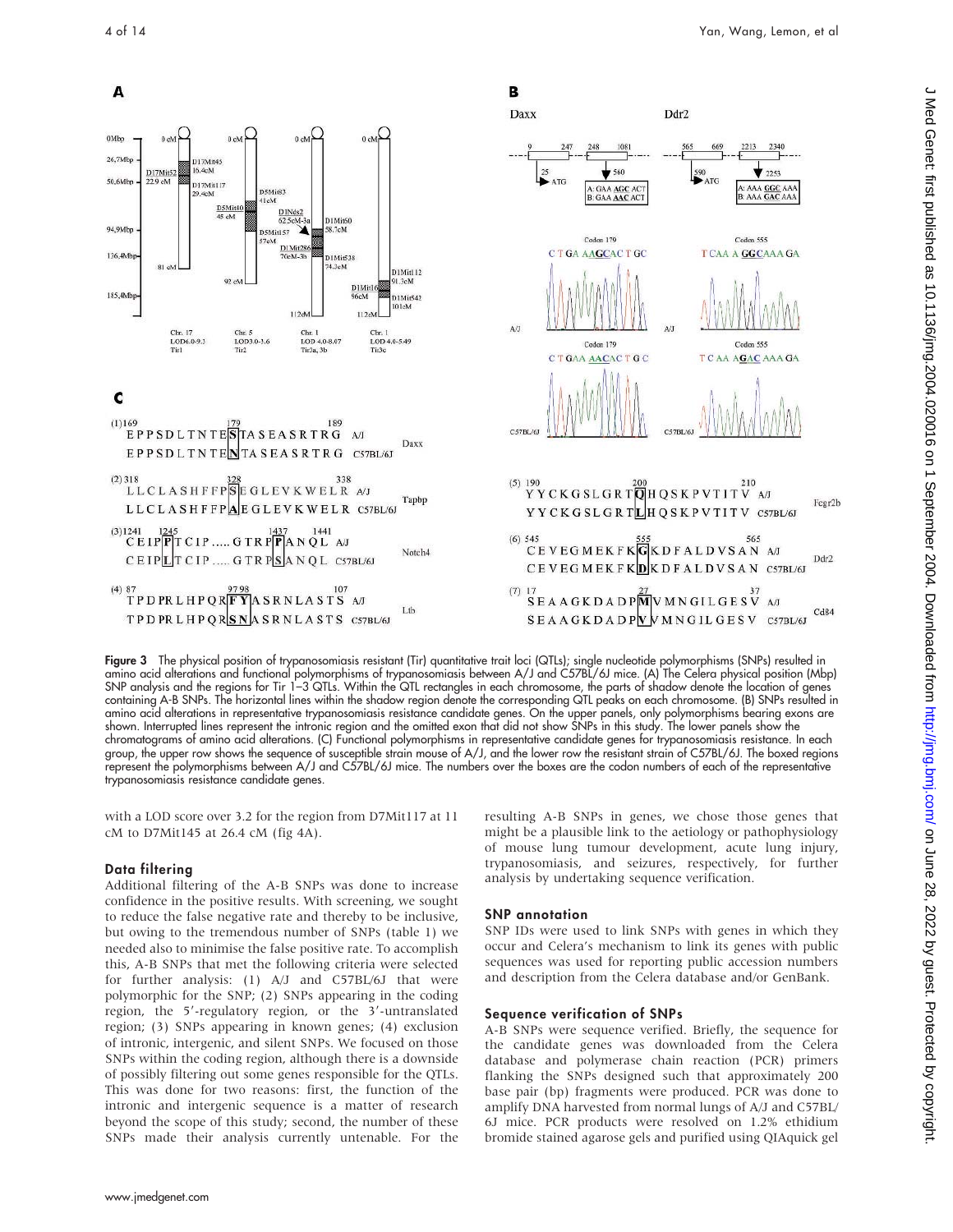

Figure 4 The physical position of seizure quantitative trait loci (QTLs); single nucleotide polymorphisms (SNPs) resulted in amino acid alterations and functional polymorphisms of seizure between A/J and C57BL/6J mice. (A) The Celera physical position (Mbp) SNP analysis and the regions for Exq1, Bis1, and Bis4 QTLs. Within the QTL rectangles in each chromosome, the parts of shadow denote the location of genes containing A-B SNPs. The horizontal lines within the shadow region denote the corresponding QTL peaks on each chromosome. (B) SNPs resulted in amino acid alterations in representative seizure candidate genes. On the upper panels, only polymorphisms bearing exons are shown. Interrupted lines represent the intronic region and the omitted exon that did not show SNPs in this study. The lower panels show the chromatograms of amino acid alterations. (C) Functional polymorphisms in representative candidate genes for seizure susceptibility. In each group, the upper row shows the sequence of susceptible strain mouse of A/J, and the lower row the resistant strain of C57BL/6J. The boxed regions represent the polymorphisms between A/J and C57BL/6J mice. The numbers over the boxes are the codon numbers of each of the representative mouse seizure candidate genes.

extraction kits (Qiagen, Hilden, Germany). Automated sequencing was undertaken using dideoxy terminator cycle sequencing kits (Applied Biosystems, Foster City, California, USA) and Applied Biosystems model 377 DNA sequencers (Perkin-Elmer, Foster City).

#### Confirmation of candidate genes

After sequencing analysis, we confirmed the SNPs from A/J and C57BL/6J mice by using software of SEQUENCHER (version 4.0.5, Gene Codes Corporation, Ann Arbor, Michigan, USA). The confirmed SNPs were compared with those public sequences of known genes in GenBank, correspondingly using online software of ''BLAST 2 SEQUENCES'' (http://www.ncbi.nlm.nih.gov/blast/bl2seq/ bl2.html). The reading frame was established and suitable candidates were those where the SNP could result in an amino acid alteration and where there was a plausible link to the aetiology or pathology of each disease.

#### Confirmation of potential functional domains

After the confirmation of amino acid alteration in candidates, the codon positions were checked with NCBI Conserved Domain Database by using the amino acid sequence of candidates (http://www.ncbi.nlm.nih.gov/Structure/cdd/cdd.

shtml). When the region of amino acid changed codon matched a known functional conserved domain, the domain was reported. If the region matched several known conserved domains, the highest score value domain was reported.

#### RESULTS

#### Candidate genes for lung tumour QTL

In this study, all nine confirmed SNPs in nine different genes within the MLT1 locus were of missense type. The human cytogenetic positions of these SNPs in MLT1 were located at 8q and 6q, respectively (table 2). Two of the candidates for MLT1 are Cdh17 and GPR63. Cdh17, locating at 8q22.1—also known as liver-intestine (LI) cadherin—represents a novel member of the cadherin superfamily. The amino acid at codon 644 was changed from TAC (tyrosine) in A/J mice to TCC (serine) in C57BL/6J mice for the Cdh17 gene (fig 1, panels B and C; table 2). GPR63 (G protein coupled receptor 63, located at human cytogenetic 6q16.1–q16.3)—also known as PSP24B-shares 57% identity with Xenopus PSP24.<sup>26</sup> At codon 407 of the GPR63 gene, the amino acid of AGT (serine) in A/J mice was substituted by AGG (arginine) in C57BL/6J mice (fig 1C; table 2). SNPs confirmed in MLT2 were located on human cytogenetic 12p11–p12 (table 2). LOC272322 is annotated as BMAL2 gene (brain-muscle ARNT-like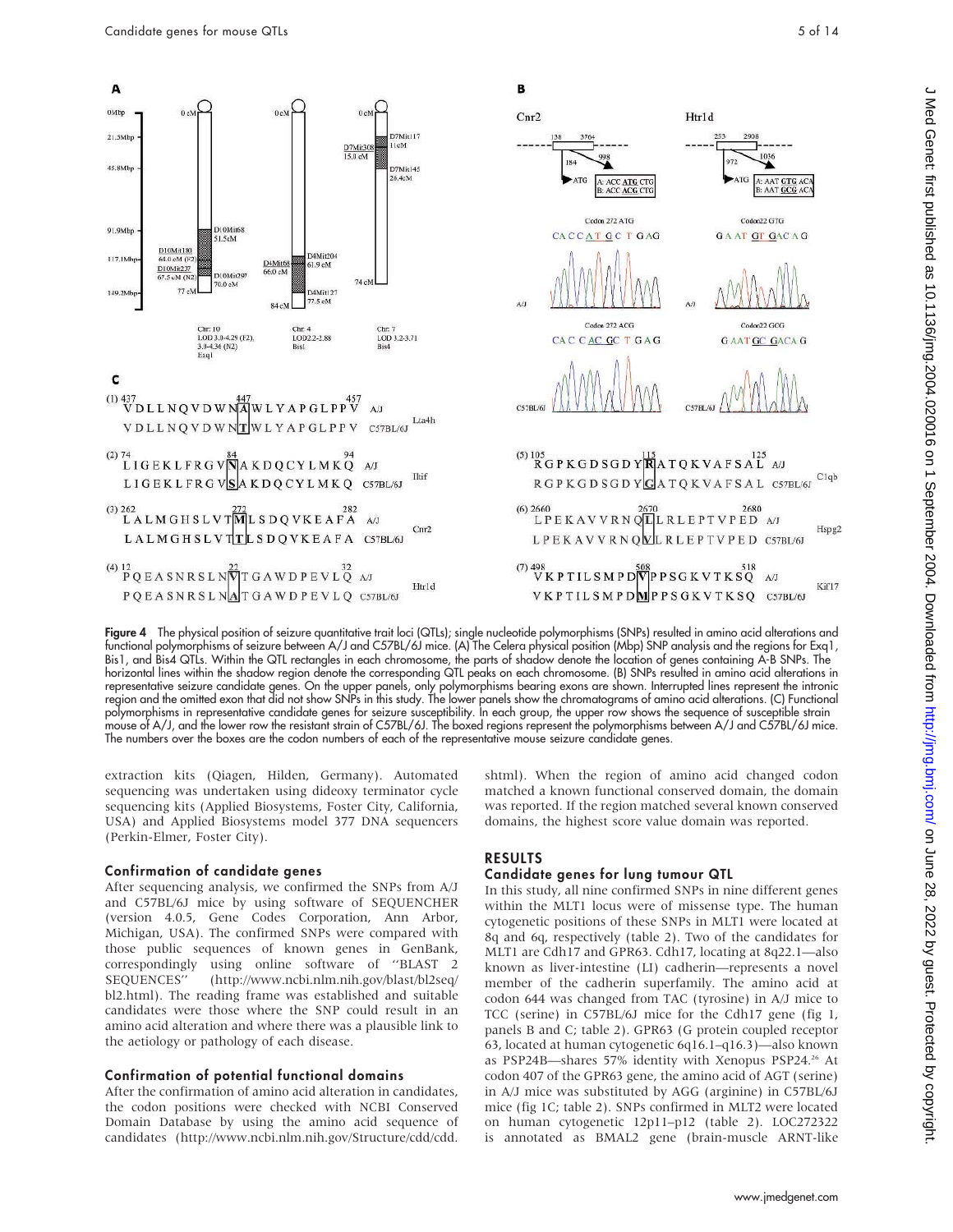| Disease loci                    | QTLs             | <b>Total SNP</b> | <b>Filtered SNP</b> | Genes (F)      | <b>Confirmed SNP</b> | Genes          |
|---------------------------------|------------------|------------------|---------------------|----------------|----------------------|----------------|
| Lung cancer                     | MLT1             | 25 692           | 26                  | 17             | 9                    | 9              |
|                                 | MLT <sub>2</sub> | 2477             | 10                  |                | 3                    | 3              |
|                                 | MLT <sub>3</sub> | 10 245           | 4                   | $\overline{4}$ |                      |                |
|                                 | Total            | 38 414           | 40                  | 28             | 13                   | 13             |
| Acute lung injury               | Ali1             | 36 092           | 95                  | 45             | 15                   | 13             |
|                                 | Ali2             | 45 745           | 57                  | 29             | 4                    | 4              |
|                                 | Ali3             | 22 8 12          | 13                  | 8              | 3                    | $\frac{3}{2}$  |
|                                 | Ali4             | 22 102           | 13                  | 6              | $\overline{2}$       |                |
|                                 | Total            | 126 751          | 178                 | 88             | 24                   | 22             |
| Trypanosomiasis resistance loci | Tir1             | 29 902           | 38                  | 24             | 21                   | 16             |
|                                 | Tir2             | 32 479           | $\overline{4}$      | 3              | 3                    | $\sqrt{2}$     |
|                                 | Tir <sub>3</sub> | 82 246           | 41                  | 22             | 8                    | $\,8\,$        |
|                                 | Total            | 144 627          | 83                  | 49             | 32                   | 26             |
| Seizures                        | Exq1             | 25 9 27          | 6                   | 4              | 4                    | 4              |
|                                 | Bis1             | 30 153           | 19                  | 11             | 15                   | 10             |
|                                 | Bis4             | 34 502           | 8                   | 8              | $\overline{2}$       | $\overline{2}$ |
|                                 | Total            | 90 582           | 33                  | 23             | 21                   | 16             |

Criteria for filtered SNPs: (1) A/J and C57BL/6J were polymorphic for the SNP; (2) SNPs appeared in the coding region, the 5' regulatory region, or the 3' untranslated region; (3) SNPs appeared in known genes; (4) intronic, intergenic, and silent SNPs were excluded.

Total SNP = all SNPs found in the region; filtered SNP = SNP number meeting the criteria described in the note; Genes (F) = the number of gene holding filtered SNP; Confirmed SNP = the number of SNP that have been confirmed; Genes = the number of genes holding the confirmed SNP.

Ali, acute lung injury locus; Bis, -carboline induced seizure locus; Exq, exploratory and excitability locus; MLT, mouse lung tumour; QTL, quantitative trait loci; SNP, single nucleotide polymorphism; Tir, trypanosomiasis resistance locus.

protein 2). In BMAL2, the missense polymorphisms gave rise to amino acid change at codon 551 (ACA/ATA) (table 2). At codon 551, threonine in A/J mice was changed to isoleucine in C57BL/6J mice (fig 1, panels B and C). Another gene in MLT2 is Mrps35 (mitochondrial ribosomal protein S35). In MLT3, we found only one SNP in ADAM29 (a disintegrin and metalloproteinase domain 29). Overall, we identified 13 candidate genes for mouse MLT QTLs.

#### Candidate genes for acute lung injury QTL

As shown in table1, a total of 178 SNPs in 88 genes was found and those genes with potential functional association with acute lung injury were chosen for sequence verification. However, only 24 SNPs in 22 genes were confirmed by resequencing (table 3).

In the Ali1 locus, 15 SNPs in 13 genes have been sequence verified. Of the 13 genes, five—RAD51l3 (RAD51-like 3) (fig 2, panels B and C), Slfn2 (schlafen 2), Mpo (myeloperoxidase), Akap (A kinase anchor protein), and Map3k14 (mitogen activated protein kinase kinase kinase 14)—were considered candidates because of their likely link to acute lung injury (table 3).

In Ali2, four SNPs in four genes were identified. After comparing with the public sequences of known genes and excluding those without a plausible link to acute lung injury, two genes—Fgfr4 (fibroblast growth factor receptor 4) and Gprk6 (G protein coupled receptor kinase 6)—were considered candidates (table 3; fig 2C).

In Ali3, four SNPs were found in three genes. Among these, SNP mCV23088765 and mCV23090856 were found in Ltbp1 (latent transforming growth factor binding protein 1). SNP mCV23088765 could not be confirmed because of the extremely high GC content of the flanking sequence, but SNP mCV23090856 was confirmed. The SNP results in a valine alteration in A/J mice and a methionine alteration in C57BL/ 6J mice (fig 2C). The other candidate gene in this Ali3 locus is Xdh (xanthine dehydrogenase) (table 3).

In the Ali4 locus, only two SNPs were identified in two genes—Imap38 (immunity associated protein, 38 kDa) and Fin15 (fibroblast growth factor inducible 15) (fig 2, panels B and C); these were confirmed and are regarded as the candidate genes for acute lung injury (table 3).

#### Candidate genes for trypanosomiasis QTL

Among the 83 SNPs in 49 genes filtered, 32 SNPs in 26 genes were sequence verified. The 32 A-B SNPs are enumerated in table 4. In QTLs of Tir1 and Tir3, SNPs in the coding region between A/J and C57BL/6J mice were of missense type. There were no SNPs found in the coding regions in known genes except three silent mutations in Tir2 (table 4). Representative amino acid alterations are presented in fig 3, panels B and C. In the Tir1 locus, 21 SNPs in 16 genes were sequence verified. After sequence verification and examination of the open reading frames, 10 genes—Daxx, Tapbp, Abcb2, Abcb3, Psmb8, H2-Eb1, Bat2, Ltb, Rnf23, and Notch4—were considered as the candidate genes (table 4). On mouse chromosome 1, three QTLs (Tir3a, b, c) are responsible for mouse resistance to trypanosomiasis.<sup>14</sup> We categorised these as two continuous regions on chromosome 1 as shown in fig 3A. In this locus, we verified a total of eight SNPs in eight genes, and five genes—Ddr2, Fcgr2b, Ly9, CD84, and Fcer1a—were identified as the candidates (table 4).

#### Candidate genes for seizure QTL

After filtering the SNPs, 33 SNPs in 23 genes were identified. Twenty one SNPs in 16 genes were confirmed. Among these 16 genes, those related to seizure were considered as the candidates. The A-B SNPs listed in table 5 are filtered from the first query in the Celera database with the criteria described above. In Exq1, Bis1, and Bis4, SNPs in the coding regions between A/J and C57BL/6J mice were of mis-sense type as shown in table 5. In the Exq1 locus, four SNPs in four genes were sequence verified. After examination of the open reading frames, two genes (Lta4h and Iltif) were considered as candidates because of their potential link to seizure (table 5; fig 4C). In the Bis1 locus, 15 SNPs in 10 genes were sequence verified. Five genes (Cnr2, Htr1d, C1qb, Hspg2, and Kif17) were considered as the candidates (table 5). In the Bis4 locus, two SNPs in two genes, Ccne1 and Otog, were confirmed (table 5). However, the relation between these two genes and seizures is not clear at present.

After confirmation of the amino acid alteration and the position of the changed codon in each candidate gene, the changed codon regions were checked to see if they were within potential functional domains by using the NCBI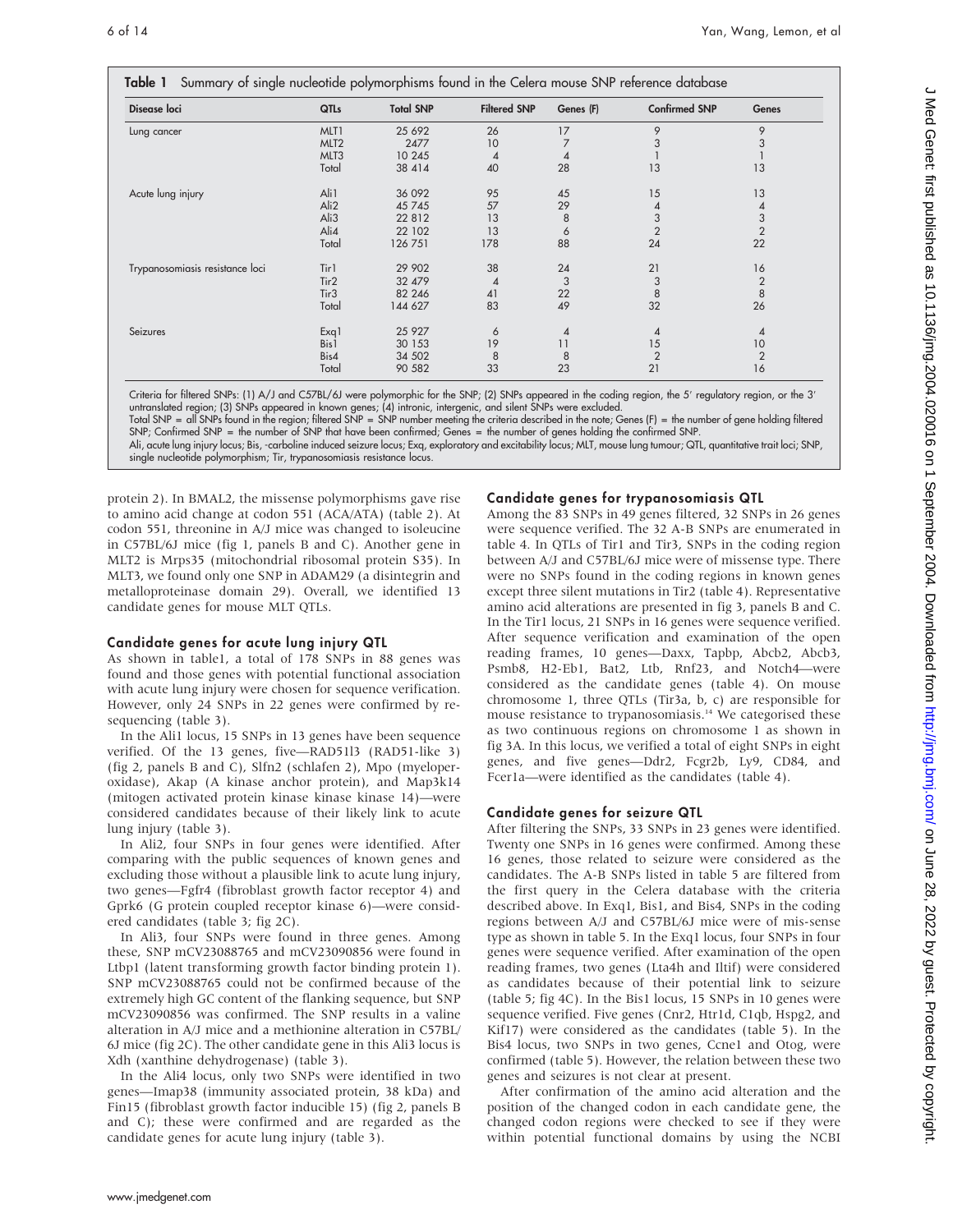|        |                  |                                                                                                                                                           |                                                                                                                                      | Table 2 Summary of confirmed SNPs with the confirmed amino acid alterations: mouse lung tumour                            |                                                                                                                   |                                                                                                  |                                                                                               |                                                                                                                                  |                                                                                                                                                                                                                                                                                                                                                                                            |
|--------|------------------|-----------------------------------------------------------------------------------------------------------------------------------------------------------|--------------------------------------------------------------------------------------------------------------------------------------|---------------------------------------------------------------------------------------------------------------------------|-------------------------------------------------------------------------------------------------------------------|--------------------------------------------------------------------------------------------------|-----------------------------------------------------------------------------------------------|----------------------------------------------------------------------------------------------------------------------------------|--------------------------------------------------------------------------------------------------------------------------------------------------------------------------------------------------------------------------------------------------------------------------------------------------------------------------------------------------------------------------------------------|
| ڂ<br>ج | $\vec{a}$        | SNP ID                                                                                                                                                    | GenBank                                                                                                                              | Gene name                                                                                                                 | SNP type                                                                                                          | Chr position                                                                                     | Cytogenetic                                                                                   | Conf amino acid                                                                                                                  | <b>Description</b>                                                                                                                                                                                                                                                                                                                                                                         |
|        | NLTI             | mCV23760053<br>mCV27558838<br>mCV22925842<br>mCV23438713<br>mCV25107586<br>mCV23761092<br>mCV25009903<br>mCV23138760<br>mCV23250954                       | NM_019753<br>NM_145947<br>NN 026194<br><b>NM_026172</b><br><b>NW 030733</b><br><b>NM_177861</b><br>KM_149412<br>8C009809<br>3C025158 | 5330408M12Rik<br>2410005O16Rik<br>810074P20Rik<br>C130086A1<br>Slc26a7<br>Cdh <sub>17</sub><br>Gpr63<br>Decr <sup>1</sup> | Mis-sense<br>Mis-sense<br>Mis-sense<br>Mis-sense<br>Mis-sense<br>Mis-sense<br>Mis-sense<br>Mis-sense<br>Mis-sense | 1743685<br>22013046<br>6822496<br>1352177<br>2727594<br>6337274<br>9785538<br>8620642<br>8866326 | 6q16.1-q16.3<br>6q16.3<br>8q21.3<br>8q21.2<br>8q12.2<br>8 <sub>q</sub> 22.1<br>8q22.1<br>8q23 | CGG(122)CAG<br>AGT(407)AGG<br>CCA(248)GCA<br>AGC(24)GGC<br>GTC(198)ATC<br>AC(644)TCC<br>$ACl633\Pi C$<br>GGT(25)AGT<br>TA(233)TT | 2,4-Dienoyl CoA reductase 1, mitochondrial<br>Solute carrier family 26, member 7<br>RIKEN cDNA 5330408M12 gene<br>RIKEN cDNA 2410005016 gene<br>RIKEN cDNA 1810074P20 gene<br>G protein coupled receptor 63<br>Glutamyl hydrolase<br>C130086A10<br>Cadherin 17                                                                                                                             |
| ∘      | MLT <sub>2</sub> | mCV23327408<br>mCV23325259<br>mCV23322871                                                                                                                 | <b>NM_145573</b><br>NM_025620<br>AY005163                                                                                            | 2210417D09Rik<br>OC272322<br>Mrps35                                                                                       | Mis-sense<br>Mis-sense<br>Mis-sense                                                                               | 47106699<br>47068643<br>46869761                                                                 | $12p12.2-p11.2$<br>12p11                                                                      | GAA(103)CAA<br><b>ACA(551)ATA</b><br>GTC(200)ATC                                                                                 | Mitochondrial ribosomal protein S35<br>Brain-muscle ARNT-like protein 2<br>RIKEN cDNA 2210417D09 gene                                                                                                                                                                                                                                                                                      |
|        | MLT3             | mCV22993688                                                                                                                                               | XM_146349                                                                                                                            | ADAM29                                                                                                                    | Mis-sense                                                                                                         | 55529448                                                                                         | 4q34                                                                                          | ATT(147)AGT                                                                                                                      | A disintegrin and metalloproteinase domain 29                                                                                                                                                                                                                                                                                                                                              |
|        |                  | MLT1/MLT3, mouse lung tumour quantitative trait loci; SNP, single nucleot<br>Chr = mouse chromosome; QTL = quantitative trait loci, MLT regions; SNP ID = |                                                                                                                                      | ide polymorphism.<br>6J mice; Description = description derived from either Celara annotation or GenBank annotation.      |                                                                                                                   |                                                                                                  |                                                                                               |                                                                                                                                  | specific identification number for the SNP from Celera discovery system; GenBank = transcript sequence associated with the gene containing the SNP; Gene<br>name = name derived from Celera's annotation; Chr position = the base pair position of the SNP on the chromosome according to the Celera database; Conf amino acid = confirmed amino acid alteration with the order of A./J mi |

conserved domain database. Most of the candidates for the four diseases described above were within potential functional domains (table 6).

#### **DISCUSSION**

In this study, we systematically analysed single nucleotide polymorphisms in QTLs for four different diseases: lung tumours, lung injury, trypanosomiasis, and seizures. These QTLs were mapped by using A/J and C57BL/6J strains of mice as parental strains. Using this approach, we identified several candidates for each QTL (tables 2–5). The present study will facilitate the identification of modifier genes to lung tumour development, lung injury, trypanosomiasis, and seizures. The results from our study show the synergies between classical genetic studies and genomic tools such as the SNP database in dissecting the genetic basis of disease in mouse models.

#### Lung tumours

MLT QTL were mapped through LD analysis of the whole mouse genome using 5658 genetic markers in 25 strains of mice, resulting in three major QTLs: MLT1 (D4Mit2), MLT2 (D6Mit26), and MLT3 (D8Mit205) (fig 1A). We have identified 13 candidate genes for MLT1-3. Two candidates—Cdh17 and GPR63—were identified for the MLT1 locus. Cdh17, a liver-intestine (LI) cadherin, contains a tyrosine to serine change at codon 644. Expression of Cdh17 appears to correlate with tumour differentiation—for example, in ductal adenocarcinoma of the pancreas, LI-cadherin is highly expressed in well differentiated carcinoma but expression is reduced in less well differentiated areas and in poorly differentiated carcinomas.<sup>27</sup> Similarly, LI-cadherin is a marker for gastric intestinal metaplasia and well differentiated adenocarcinomas.<sup>28</sup> GPR63 (G protein coupled receptor 63) contains a valine to glycine change at codon 407. GPR63 (also known as PSP24B) shares 57% identity with Xenopus PSP24.26 Xenopus PSP24 was originally identified as a functional lysophosphatidic acid (LPA) receptor. LPA may increases angiogenesis through vascular endothelial growth factor (VEGF), and also increases the level of cyclin D1 in ovarian cancer cells, increasing their proliferation.<sup>29</sup>

MLT2 (from 74 cM to 75cM on chromosome 6) was very close to the previously mapped pulmonary adenoma susceptibility 1 locus (Pas1, located at 72.2 cM on chromosome), a major locus affecting inherited predisposition to the development of lung tumours. SNPs that were confirmed in MLT2 include LOC272322 and Mrps35 (mitochondrial ribosomal protein S35). The LOC272322, containing a threonine to isoleucine change at codon 551, is considered to be the BMAL2 gene (brain-muscle ARNT-like protein 2). It belongs to the bHLH-PAS superfamily.<sup>30</sup> Members of the bHLH-PAS family are transcription factors that contain a basic helixloop-helix (bHLH) DNA recognition motif located N-terminal to a PAS domain and composed of two imperfect direct repeats. Several lines of evidence indicate that proteins in the bHLH-PAS superfamily are involved in the regulation of cell growth and differentiation. Also, the BMAL2 gene is downregulated in hepatocellular carcinoma, and overexpression of antisense BMAL2 RNA promotes cell proliferation.<sup>30</sup> Another confirmed known gene in MLT2 is Mrps35, which is reported to be overexpressed in testicular germ cell tumours.<sup>31</sup>

Only one SNP was verified for MLT3: ADAM29 (a disintegrin and metalloproteinase domain 29), containing an amino acid changing SNP in its coding sequence. Members of the ADAM family have been implicated in various important biological processes involving cell–cell and cell–matrix interactions, including fertilisation, muscle development, and neurogenesis. ADAM29 may function as a regulator of tumour metastasis.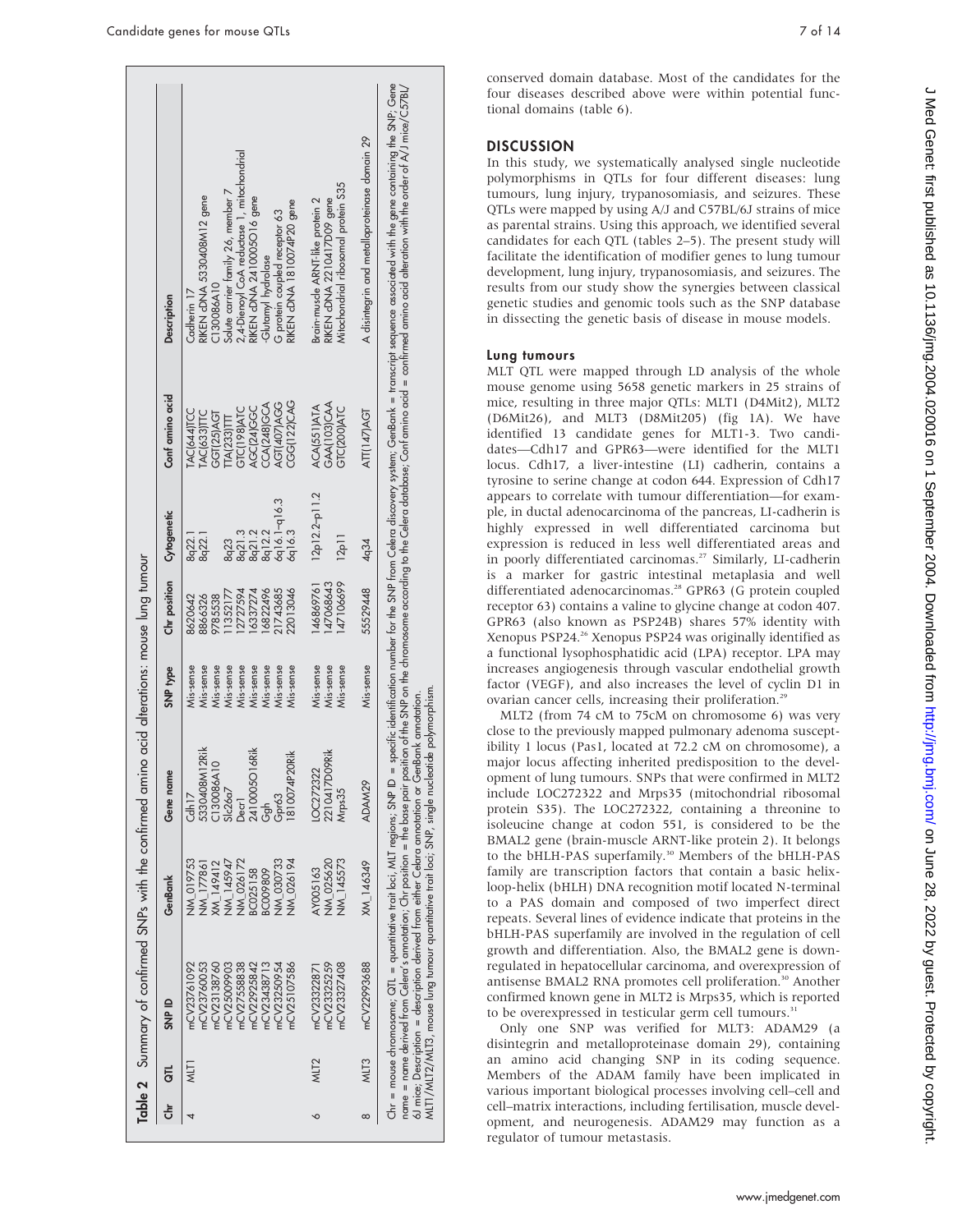| Table 3         |                    | Summary of confirmed single nucleotide polymorphisms                                                                                                                                                                         |                                                                                                                                                                                                  |                                                                                                                                                                                          |                                                                                                                                                                                                        |                                                                                                                                                                                  | with the confirmed amino acid alterations: acute lung injury                                                                                                                                                                                                              |                                                                                                                                                                                                                                                                                                                                                                                                                                                                  |
|-----------------|--------------------|------------------------------------------------------------------------------------------------------------------------------------------------------------------------------------------------------------------------------|--------------------------------------------------------------------------------------------------------------------------------------------------------------------------------------------------|------------------------------------------------------------------------------------------------------------------------------------------------------------------------------------------|--------------------------------------------------------------------------------------------------------------------------------------------------------------------------------------------------------|----------------------------------------------------------------------------------------------------------------------------------------------------------------------------------|---------------------------------------------------------------------------------------------------------------------------------------------------------------------------------------------------------------------------------------------------------------------------|------------------------------------------------------------------------------------------------------------------------------------------------------------------------------------------------------------------------------------------------------------------------------------------------------------------------------------------------------------------------------------------------------------------------------------------------------------------|
| き               | 등                  | SNP ID                                                                                                                                                                                                                       | GenBank                                                                                                                                                                                          | Gene name                                                                                                                                                                                | SNP type                                                                                                                                                                                               | Chr position                                                                                                                                                                     | Conf amino acid                                                                                                                                                                                                                                                           | Description                                                                                                                                                                                                                                                                                                                                                                                                                                                      |
|                 | Ali1               | mCV24760749<br>mCV24690994<br>mCV24690995<br>mCV24691005<br>mCV24310400<br>mCV24318752<br>mCV24803224<br>mCV23222844<br>mCV24260314<br>nCV24673293<br>mCV23634907<br>mCV24258169<br>mCV22581801<br>nCV23174311<br>mCV2273774 | NW_021213<br><b>W_011732</b><br><b>W_016896</b><br>KM_122319<br><b>AK017119</b><br>BC016219<br><b>AF152924</b><br>AF081568<br><b>AF208663</b><br>AF099973<br>AF034955<br>X15313<br><b>J84389</b> | 9rik<br>Rik<br>0610040E02<br>4933439F11<br>Map3k14<br>Rad5113<br>Pctp<br>Stxbp4<br>Hga2b<br>Nsep <sub>1</sub><br>Tubd <sub>1</sub><br>31 <sub>fm2</sub><br>Mpo<br>Akap<br>$\overline{5}$ | Mis-sense<br>Mis-sense<br>Viis-sense<br>Viis-sense<br>Vis-sense<br>Viis-sense<br>Vis-sense<br>Viis-sense<br>Viis-sense<br>Mis-sense<br>Mis-sense<br>Vis-sense<br>Viis-sense<br>Viis-sense<br>Vis-sense | 89693576<br>95457493<br>95457537<br>95597299<br>03698905<br>07548610<br>11945010<br>93176928<br>95457054<br>11166183<br>89500890<br>94393241<br>96598777<br>97142831<br>11597061 | <b>GAC(211)GCC</b><br>CAA(141)CGA<br><b>JIG(944)CCG</b><br>ACG(486)ATG<br>GCC(212)GTC<br><b>ATG(207)CTG</b><br><b>ICA(322)ACA</b><br><b>ATC(486)ATG</b><br>ATC(340)ACC<br>GTC(339)ATC<br><b>CAT(494)CGT</b><br><b>ICG(129)TIG</b><br>ACA(69)GCA<br>GCC(5)GCA<br>TG(325)TT | Mitogen activated protein kinase kinase kinase 14<br>Nuclease sensitive element binding protein 1<br>Phosphatidylcholine transfer protein<br>RIKEN cDNA 0610040E02 gene<br>RIKEN cDNA 4933439F11 gene<br>RAD51-like 3 (S cerevisiae)<br>Syntaxin binding protein 4<br>A kinase anchor protein<br>Myeloperoxidase<br>Tubulin, delta 1<br>ntegrin x2b<br>Schlafen <sub>2</sub><br>Coilin                                                                           |
| $\overline{13}$ | Ali2               | mCV24250326<br>mCV23916243<br>mCV23280804<br>mCV22736530                                                                                                                                                                     | AF291722<br>AF040747<br>BC013531<br>(59927                                                                                                                                                       | 9430025F20Rik<br>Skz1-pending<br>Fgfr4<br>Gprk6                                                                                                                                          | Viis-sense<br>Mis-sense<br>Mis-sense<br>Mis-sense                                                                                                                                                      | 8660515<br>1545145<br>53228374<br>53508536                                                                                                                                       | <b>AGC(417)CGC</b><br><b>ATG(192)GTG</b><br>GTC(735)GCC<br>CGT(60)CAT                                                                                                                                                                                                     | G protein coupled receptor kinase 6<br>Fibroblast growth factor receptor 4<br>RIKEN cDNA 9430025F20 gene<br>SCAN-KRAB-zinc finger gene 1                                                                                                                                                                                                                                                                                                                         |
| $\overline{1}$  | $\overline{A}$ ii3 | mCV23088765<br>mCV23090856<br>mCV23089854<br>mCV22724951                                                                                                                                                                     | XM_123178<br>AF022889<br>U19891                                                                                                                                                                  | Cebpa-rs1<br>Ltbp <sub>1</sub><br>$x^2 + y^2 = 0$                                                                                                                                        | Mis-sense<br>Mis-sense<br>Mis-sense                                                                                                                                                                    | 6300864<br>76360387<br>30240570<br>75214557                                                                                                                                      | ACA(875)GCA<br><b>GTG(221)ATG</b><br><b>ATT(241)GTT</b>                                                                                                                                                                                                                   | CCAAT/enhancer binding protein x (C/EBP), related sequence 1<br>Latent transforming growth factor binding protein 1<br>Xanthine dehydrogenase, exon 1                                                                                                                                                                                                                                                                                                            |
| ╰               | Ali4               | mCV25192983<br>mCV24051845                                                                                                                                                                                                   | AJ133125<br>U42384                                                                                                                                                                               | Imap38<br>Fin15                                                                                                                                                                          | Coding Reg.<br>Mis-sense                                                                                                                                                                               | 47711614<br>46253620                                                                                                                                                             | CGT(151)TGT<br>CAG(35)CGT                                                                                                                                                                                                                                                 | Fibroblast growth factor inducible 15<br>Immunity associated protein, 38 kDa                                                                                                                                                                                                                                                                                                                                                                                     |
|                 |                    | C57BL/6J mice; Description = description derived from either Celara annotation or GenBank annotation<br>Ali1/Ali2/Ali3/Ali4, acute lung injury quantitative trait loci; SNP, single nucleotide                               |                                                                                                                                                                                                  |                                                                                                                                                                                          | polymorphism                                                                                                                                                                                           |                                                                                                                                                                                  |                                                                                                                                                                                                                                                                           | Chr = mouse chromosome; QTL = quantitative trait loci, acute lung injury locus regions; SNP ID = specific identification number for the SNP from Celera discovery system; GenBank = transcript sequence associated with the ge<br>the SNP; Gene name = derived from Celera's annotation; Chr position = the base pair position of the SNP on the chromosome according to the Celera database; Conf amino acid = confirmed amino acid alteration with the order o |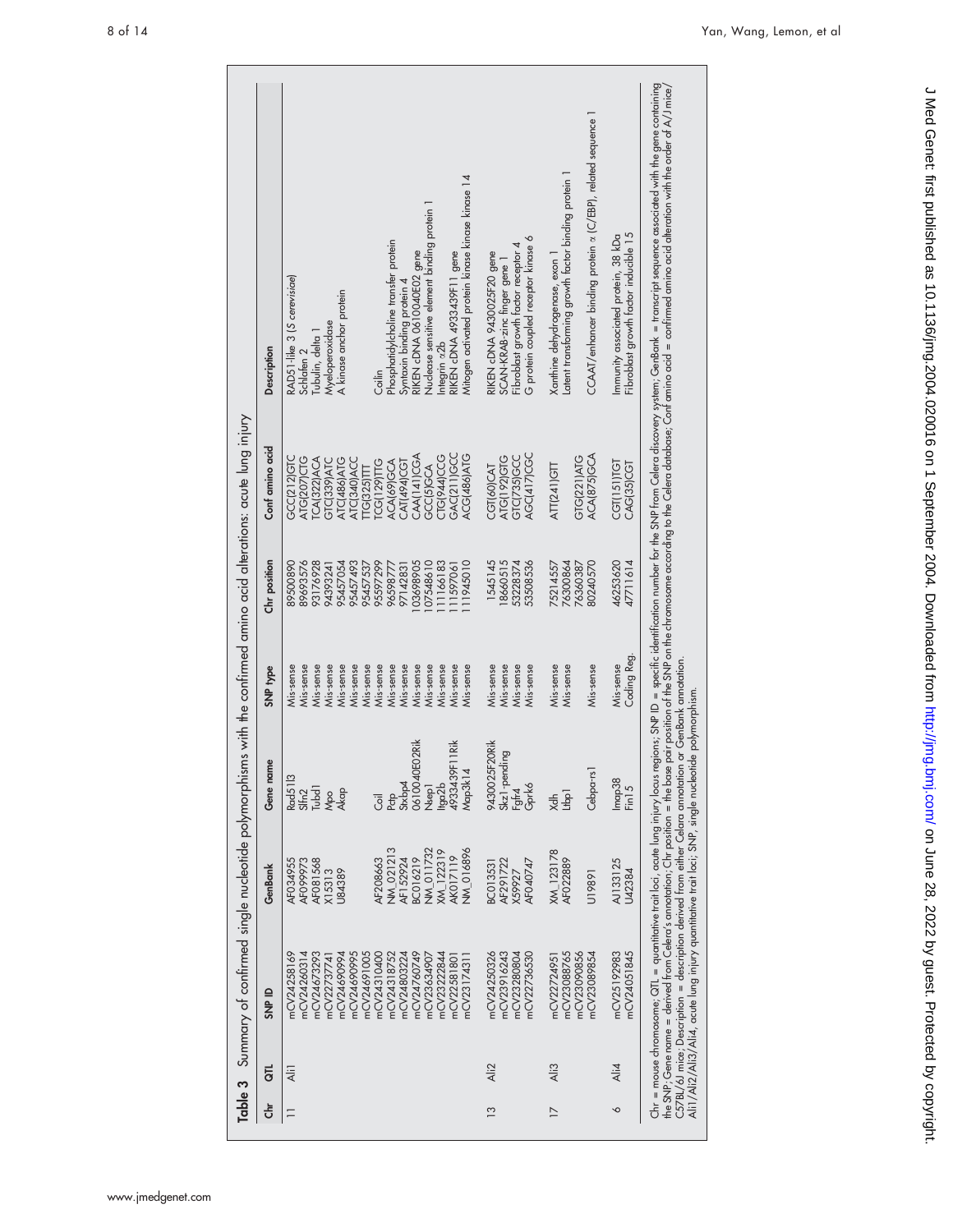| <b>Tir</b> <sub>1</sub><br>$\overline{17}$ | mCV23315924<br>mCV23315948<br>mCV23317283<br>mCV23318016<br>mCV24106508<br>mCV24297624<br>mCV24295566<br>mCV22968016<br>mCV22968004<br>mCV22965186<br>mCV24105832<br>mCV22964932<br>mCV2429766<br>nCV24105117<br>mCV2395008<br>nCV2429657 | NM_019873<br>NM 031176<br>NM 020027<br>BC013802<br>BC013785<br><b>BC005578</b><br>BC015074<br>AFO06040<br>D49544<br>U28489<br>U43691 | $H2-Eb1$<br>Notch4<br>Tapbp<br>Abdo2<br>Psmb8<br>Abcb <sub>3</sub><br>Daxx<br>Fkbpl<br>$ln$<br>Kifcl | Mis-sense<br>Mis-sense<br>Mis-sense<br>Mis-sense<br>Mis-sense<br>Mis-sense<br>Mis-sense<br>Mis-sense<br>Mis-sense<br>Mis-sense<br>Mis-sense | 33943094<br>33679020<br>33954831<br>33637767<br>33664471<br>33944221 | TCG(328)GCG<br>AGC(179)AAC<br><b>GGA(124)GGT</b><br><b>CAT(88)CGT</b> | Kinesin family member C1<br>Fas binding protein                                                                                                                                                                                                                                                                                                                                                                                                                 |
|--------------------------------------------|-------------------------------------------------------------------------------------------------------------------------------------------------------------------------------------------------------------------------------------------|--------------------------------------------------------------------------------------------------------------------------------------|------------------------------------------------------------------------------------------------------|---------------------------------------------------------------------------------------------------------------------------------------------|----------------------------------------------------------------------|-----------------------------------------------------------------------|-----------------------------------------------------------------------------------------------------------------------------------------------------------------------------------------------------------------------------------------------------------------------------------------------------------------------------------------------------------------------------------------------------------------------------------------------------------------|
|                                            |                                                                                                                                                                                                                                           |                                                                                                                                      |                                                                                                      |                                                                                                                                             |                                                                      |                                                                       |                                                                                                                                                                                                                                                                                                                                                                                                                                                                 |
|                                            |                                                                                                                                                                                                                                           |                                                                                                                                      |                                                                                                      |                                                                                                                                             |                                                                      |                                                                       |                                                                                                                                                                                                                                                                                                                                                                                                                                                                 |
|                                            |                                                                                                                                                                                                                                           |                                                                                                                                      |                                                                                                      |                                                                                                                                             |                                                                      |                                                                       | TAP binding protein                                                                                                                                                                                                                                                                                                                                                                                                                                             |
|                                            |                                                                                                                                                                                                                                           |                                                                                                                                      |                                                                                                      |                                                                                                                                             |                                                                      |                                                                       | ATP binding cassette, subfamily B (MDR/TAP), member 2                                                                                                                                                                                                                                                                                                                                                                                                           |
|                                            |                                                                                                                                                                                                                                           |                                                                                                                                      |                                                                                                      |                                                                                                                                             |                                                                      | <b>GAC(130)GGC</b>                                                    |                                                                                                                                                                                                                                                                                                                                                                                                                                                                 |
|                                            |                                                                                                                                                                                                                                           |                                                                                                                                      |                                                                                                      |                                                                                                                                             |                                                                      | <b>CGA(272)GGA</b>                                                    | Proteosome (prosome, macropain) subunit, ß type 8 (large multifunctional                                                                                                                                                                                                                                                                                                                                                                                        |
|                                            |                                                                                                                                                                                                                                           |                                                                                                                                      |                                                                                                      |                                                                                                                                             |                                                                      |                                                                       | protease 7)                                                                                                                                                                                                                                                                                                                                                                                                                                                     |
|                                            |                                                                                                                                                                                                                                           |                                                                                                                                      |                                                                                                      |                                                                                                                                             | 33966976                                                             | AGG(449)AAG                                                           | ATP binding cassette, sub-family B (MDR/TAP), member 3                                                                                                                                                                                                                                                                                                                                                                                                          |
|                                            |                                                                                                                                                                                                                                           |                                                                                                                                      |                                                                                                      |                                                                                                                                             | 34071900                                                             | <b>CCG(119)CGG</b>                                                    | Histocompatibility 2, class II antigen E B                                                                                                                                                                                                                                                                                                                                                                                                                      |
|                                            |                                                                                                                                                                                                                                           |                                                                                                                                      |                                                                                                      |                                                                                                                                             | 34678075                                                             | <b>CCA(1245)CTA</b>                                                   | Notch gene homolog 4 (Drosophila)                                                                                                                                                                                                                                                                                                                                                                                                                               |
|                                            |                                                                                                                                                                                                                                           |                                                                                                                                      |                                                                                                      |                                                                                                                                             | 34679577                                                             | CCT(1437)TCT                                                          |                                                                                                                                                                                                                                                                                                                                                                                                                                                                 |
|                                            |                                                                                                                                                                                                                                           |                                                                                                                                      |                                                                                                      |                                                                                                                                             | 34740447                                                             | <b>ACCI6JATC</b>                                                      | FK506 binding protein-like                                                                                                                                                                                                                                                                                                                                                                                                                                      |
|                                            |                                                                                                                                                                                                                                           |                                                                                                                                      |                                                                                                      | Mis-sense                                                                                                                                   | 34777277                                                             | CGT(965)AGT                                                           | Tenascin XB                                                                                                                                                                                                                                                                                                                                                                                                                                                     |
|                                            |                                                                                                                                                                                                                                           |                                                                                                                                      |                                                                                                      | Mis-sense                                                                                                                                   | 34792079                                                             | CCC(2056)TCC                                                          |                                                                                                                                                                                                                                                                                                                                                                                                                                                                 |
|                                            |                                                                                                                                                                                                                                           |                                                                                                                                      |                                                                                                      | Mis-sense                                                                                                                                   | 34799613                                                             | $CT(2386)$ CCT                                                        |                                                                                                                                                                                                                                                                                                                                                                                                                                                                 |
|                                            |                                                                                                                                                                                                                                           |                                                                                                                                      | Bat <sup>2</sup>                                                                                     | Mis-sense                                                                                                                                   | 35255946                                                             | <b>ATT(564)GTT</b>                                                    | HLA-B associated transcript 2                                                                                                                                                                                                                                                                                                                                                                                                                                   |
|                                            |                                                                                                                                                                                                                                           | U16985                                                                                                                               | $\overline{f}$                                                                                       | Mis-sense                                                                                                                                   | 35291886                                                             | <b>ITC(97)TCC</b>                                                     | Lymphotoxin-B                                                                                                                                                                                                                                                                                                                                                                                                                                                   |
|                                            | mCV22964931                                                                                                                                                                                                                               |                                                                                                                                      |                                                                                                      | Mis-sense                                                                                                                                   | 35291888                                                             | <b>TATI98JAAT</b>                                                     |                                                                                                                                                                                                                                                                                                                                                                                                                                                                 |
|                                            | nCV24434154                                                                                                                                                                                                                               | ABO46382                                                                                                                             | <b>Rnf23</b>                                                                                         | Mis-sense                                                                                                                                   | 36741549                                                             | GCC(11)ACC                                                            | Ring finger protein 23                                                                                                                                                                                                                                                                                                                                                                                                                                          |
|                                            | nCV23240622                                                                                                                                                                                                                               | AF220121                                                                                                                             | Trim10                                                                                               | Mis-sense                                                                                                                                   | 37296242                                                             | GTG(368)ATG                                                           | Tripartite motif protein 10                                                                                                                                                                                                                                                                                                                                                                                                                                     |
|                                            | mCV22570535                                                                                                                                                                                                                               | BC026834                                                                                                                             | Gucala                                                                                               | Mis-sense                                                                                                                                   | 47835206                                                             | GTC(4)ATC                                                             | Guanylate cyclase activator 1a (retina)                                                                                                                                                                                                                                                                                                                                                                                                                         |
|                                            | mCV23317880                                                                                                                                                                                                                               | <b>BC006018</b>                                                                                                                      | <b>Mdfi</b>                                                                                          | Mis-sense                                                                                                                                   | 48261627                                                             | <b>GG67/CGG</b>                                                       | MyoD family inhibitor                                                                                                                                                                                                                                                                                                                                                                                                                                           |
| Tir <sub>2</sub><br>5                      | nCV24595131                                                                                                                                                                                                                               | <b>NM_010727</b>                                                                                                                     | $\overline{a}$                                                                                       | Silent                                                                                                                                      | 68872796                                                             | <b>GAA(417)GAG</b>                                                    | Ligand of numb-protein X                                                                                                                                                                                                                                                                                                                                                                                                                                        |
|                                            | nCV23061782                                                                                                                                                                                                                               |                                                                                                                                      |                                                                                                      | Silent                                                                                                                                      | 68885173                                                             | <b>CTT(255)CTG</b>                                                    |                                                                                                                                                                                                                                                                                                                                                                                                                                                                 |
|                                            | mCV23860455                                                                                                                                                                                                                               | M30643                                                                                                                               |                                                                                                      | Silent                                                                                                                                      | 92599216                                                             | <b>CGA(203)CGG</b>                                                    | Fibroblast growth factor 5                                                                                                                                                                                                                                                                                                                                                                                                                                      |
| Tir <sub>3</sub>                           | nCV24438398                                                                                                                                                                                                                               | NM_022563                                                                                                                            | Faf5<br>Ddr2                                                                                         | Mis-sense                                                                                                                                   | 69428973                                                             | <b>GGC(555)GAC</b>                                                    | Discoidin domain receptor family, member 2                                                                                                                                                                                                                                                                                                                                                                                                                      |
|                                            | nCV24426932                                                                                                                                                                                                                               | NM 010187                                                                                                                            |                                                                                                      | Mis-sense                                                                                                                                   | 70416198                                                             | CAG(200)CTG                                                           | Fc receptor, IgG, low affinity IIb                                                                                                                                                                                                                                                                                                                                                                                                                              |
|                                            | mCV24422422                                                                                                                                                                                                                               | AK002459                                                                                                                             | Fcgr2b<br>0610010E03Ri                                                                               | Mis-sense                                                                                                                                   | 70598815                                                             | CTC(4)TTC                                                             | RIKEN cDNA 0610010E03 gene                                                                                                                                                                                                                                                                                                                                                                                                                                      |
|                                            | mCV24411266                                                                                                                                                                                                                               | NM_008534                                                                                                                            | β<                                                                                                   | Mis-sense                                                                                                                                   | 71451576                                                             | <b>GAG(571)GGG</b>                                                    | lymphocyte antigen 9                                                                                                                                                                                                                                                                                                                                                                                                                                            |
|                                            | mCV24401565                                                                                                                                                                                                                               | NM_013489                                                                                                                            | $G$ 84                                                                                               | Mis-sense                                                                                                                                   | 71707823                                                             | ATG(27)GTG                                                            | CD84 antigen                                                                                                                                                                                                                                                                                                                                                                                                                                                    |
|                                            | mCV24580691                                                                                                                                                                                                                               | NM_010184                                                                                                                            | Fcer <sub>la</sub>                                                                                   | Mis-sense                                                                                                                                   | 73074477                                                             | <b>GAA(182)AAA</b>                                                    | Fc receptor, IgE, high affinity I, a polypeptide<br>Dual specificity phosphatase 12                                                                                                                                                                                                                                                                                                                                                                             |
|                                            | mCV23713265                                                                                                                                                                                                                               | NM_023173                                                                                                                            | Dusp12<br>Ebaf                                                                                       | Mis-sense                                                                                                                                   | 76989475                                                             | ACG(42)GTG                                                            |                                                                                                                                                                                                                                                                                                                                                                                                                                                                 |
|                                            | mCV24023687                                                                                                                                                                                                                               | <b>NM_010094</b>                                                                                                                     |                                                                                                      | Vis-sense                                                                                                                                   | 84999571                                                             | <b>TCA(2)CCA</b>                                                      | Endometrial bleeding associated factor                                                                                                                                                                                                                                                                                                                                                                                                                          |
|                                            |                                                                                                                                                                                                                                           |                                                                                                                                      |                                                                                                      |                                                                                                                                             |                                                                      |                                                                       | Chr = mouse chromosome; QTL = quantitative trait loci, trypanosomiasis resistance locus regions; SNP ID = specific identification number for the SNP from Celera discovery system; GenBank = transcript sequence associated wi<br>containing the SNP; Gene name = derived from Celera's annotation, Chr position = the base pair position of the SNP on the chromosome according to the Gelera database; Conf amino acid = confirmed amino acid alleration with |
|                                            | A/J mice/C57BL/6J mice; Description = derived from either Celara annotation or GenBank annotation.<br>Tir1/Tir2/Tir3, trypanosomiasis resistance quantitative trait loci; SNP, single nucleotide polymorphism.                            |                                                                                                                                      |                                                                                                      |                                                                                                                                             |                                                                      |                                                                       |                                                                                                                                                                                                                                                                                                                                                                                                                                                                 |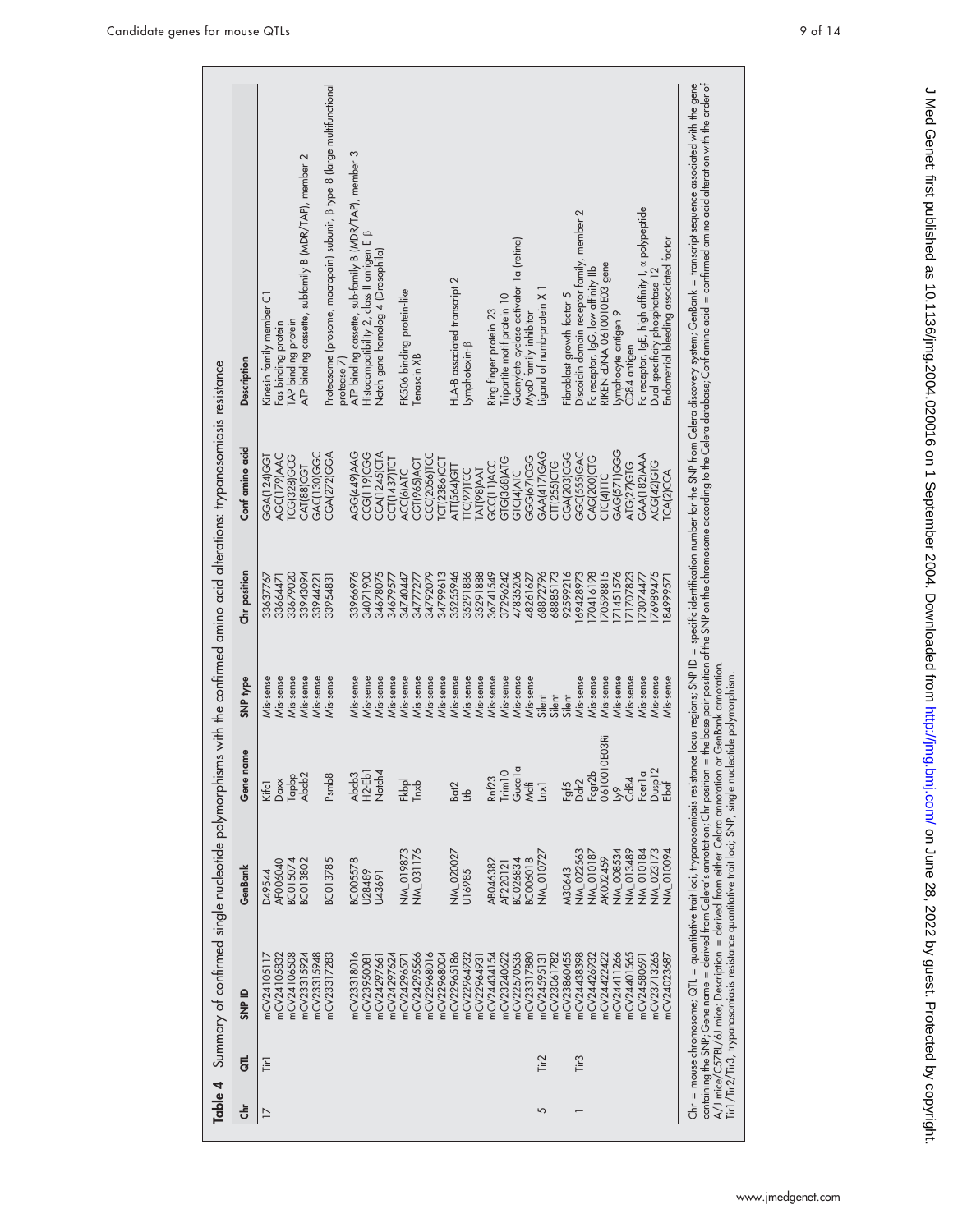| mCV22619310<br>mCV25154635<br>mCV23280479<br>mCV22573664<br>mCV22573663<br>mCV22566918<br>mCV22559909<br>mCV25390842<br>mCV24806112<br>mCV22570075<br>mCV24214187<br>mCV2502737<br>Exq1<br>Bis1<br>$\supseteq$<br>4 | NM_019578<br>NM 016799<br>NW 011629<br>NW_008309<br>NM_009924<br>NM_009777<br>BC006598<br>AK014477<br>BC019461<br>AJ249491<br>M63848 | Nr2c1<br>4432405K22Rik<br>0610011E17Rik<br>Cnr2<br>Htr1d<br>C1qb<br>4930506L07Rik<br>Srrm <sub>1</sub><br>Lta4h<br>ŧ<br>E | Mis-sense<br>Mis-sense<br>Mis-sense<br>Mis-sense<br>Mis-sense<br>Mis-sense<br>Mis-sense<br>Mis-sense<br>Mis-sense | 93147494<br>92458232<br>114131473 |                         |                                                         |
|---------------------------------------------------------------------------------------------------------------------------------------------------------------------------------------------------------------------|--------------------------------------------------------------------------------------------------------------------------------------|---------------------------------------------------------------------------------------------------------------------------|-------------------------------------------------------------------------------------------------------------------|-----------------------------------|-------------------------|---------------------------------------------------------|
|                                                                                                                                                                                                                     |                                                                                                                                      |                                                                                                                           |                                                                                                                   |                                   | GCC(447)ACC             | eukotriene A4 hydrolase                                 |
|                                                                                                                                                                                                                     |                                                                                                                                      |                                                                                                                           |                                                                                                                   |                                   | TC(327)GCC              | Nuclear receptor subfamily 2, group C, member           |
|                                                                                                                                                                                                                     |                                                                                                                                      |                                                                                                                           |                                                                                                                   |                                   | GTA(586)ATA             | RIKEN cDNA 4432405K22 gene, similar to hypothetical     |
|                                                                                                                                                                                                                     |                                                                                                                                      |                                                                                                                           |                                                                                                                   |                                   |                         | protein                                                 |
|                                                                                                                                                                                                                     |                                                                                                                                      |                                                                                                                           |                                                                                                                   | 17159257                          | AAT(84)AGT              | Interleukin 10 related, T cell derived inducible factor |
|                                                                                                                                                                                                                     |                                                                                                                                      |                                                                                                                           |                                                                                                                   | 29294444                          | <b>CAG(100)CGG</b>      | RIKEN cDNA 4930506L07 gene                              |
|                                                                                                                                                                                                                     |                                                                                                                                      |                                                                                                                           |                                                                                                                   | 29550916                          | ATA(190) <sub>ITA</sub> | Exostoses (multiple)-like 1                             |
|                                                                                                                                                                                                                     |                                                                                                                                      |                                                                                                                           |                                                                                                                   | 29551389                          | <b>ICG(32)TIG</b>       |                                                         |
|                                                                                                                                                                                                                     |                                                                                                                                      |                                                                                                                           |                                                                                                                   | 30522801                          | <b>CCG(814)CTG</b>      | Serine/arginine repetitive matrix 1                     |
|                                                                                                                                                                                                                     |                                                                                                                                      |                                                                                                                           |                                                                                                                   | 31066845                          | CTT(41)CAT              | RIKEN cDNA 0610011E17 gene                              |
|                                                                                                                                                                                                                     |                                                                                                                                      |                                                                                                                           | Mis-sense                                                                                                         | 31118228                          | ATG(272)ACG             | Cannabinoid receptor 2 (macrophage)                     |
|                                                                                                                                                                                                                     |                                                                                                                                      |                                                                                                                           | Mis-sense                                                                                                         | 31636502                          | GTG(22)GCG              | 5-Hydroxytryptamine (serotonin) receptor 1D             |
|                                                                                                                                                                                                                     |                                                                                                                                      |                                                                                                                           | Mis-sense                                                                                                         | 32088168                          | AGG(115)GGG             | Complement component 1, q subcomponent, beta            |
|                                                                                                                                                                                                                     |                                                                                                                                      |                                                                                                                           |                                                                                                                   |                                   |                         | polypeptide                                             |
| mCV25359925                                                                                                                                                                                                         | NW_008305                                                                                                                            |                                                                                                                           | Mis-sense                                                                                                         | 32762092                          | CTG(2670)GTG            | Perlecan (heparan sulphate proteoglycan 2)              |
| mCV24058160                                                                                                                                                                                                         | NW 010623                                                                                                                            | Hspg2<br>Kif17                                                                                                            | Mis-sense                                                                                                         | 37068356                          | GTG(508)ATG             | Kinesin 17                                              |
| mCV22902154                                                                                                                                                                                                         | NW_019763                                                                                                                            | Mint-pending                                                                                                              | Mis-sense                                                                                                         | 40291439                          | CCG(2317)CAG            | Msx2 interacting nuclear target protein                 |
| mCV22902161                                                                                                                                                                                                         |                                                                                                                                      |                                                                                                                           | Mis-sense                                                                                                         | 40291628                          | GCG(2254)GTG            |                                                         |
| mCV22902179                                                                                                                                                                                                         |                                                                                                                                      |                                                                                                                           | Mis-sense                                                                                                         | 40295089                          | CAG(1098)CAC            |                                                         |
| mCV22902180                                                                                                                                                                                                         |                                                                                                                                      |                                                                                                                           | Mis-sense                                                                                                         | 40295255                          | GCG(1043)GTG            |                                                         |
| mCV22902197                                                                                                                                                                                                         |                                                                                                                                      |                                                                                                                           | Mis-sense                                                                                                         | 40295958                          | GCC(809)ACC             |                                                         |
| nCV22777117<br>Bis4                                                                                                                                                                                                 | NW 007633                                                                                                                            | Ccnel                                                                                                                     | Mis-sense                                                                                                         | 30257794                          | CAG(179)CAT             | Cyclin E1                                               |
| nCV22884690                                                                                                                                                                                                         | NM_013624                                                                                                                            | Otog                                                                                                                      | Mis-sense                                                                                                         | 38762493                          | CAG(2020)AAG            | Otogelin                                                |

6J mice; Description = description derived from either Celara annotation or GenBank annotation.<br>Bis1/Bis 4, -carboline induced seizure quantitative trait loci; Exq1, exploratory and excitability quantitative trait locus; S 6J mice; Description = description derived from either Celara annotation or GenBank annotation.

Bis1/Bis 4, -carboline induced seizure quantitative trait loci; Exq1, exploratory and excitability quantitative trait locus; SNP, single nucleotide polymorphism.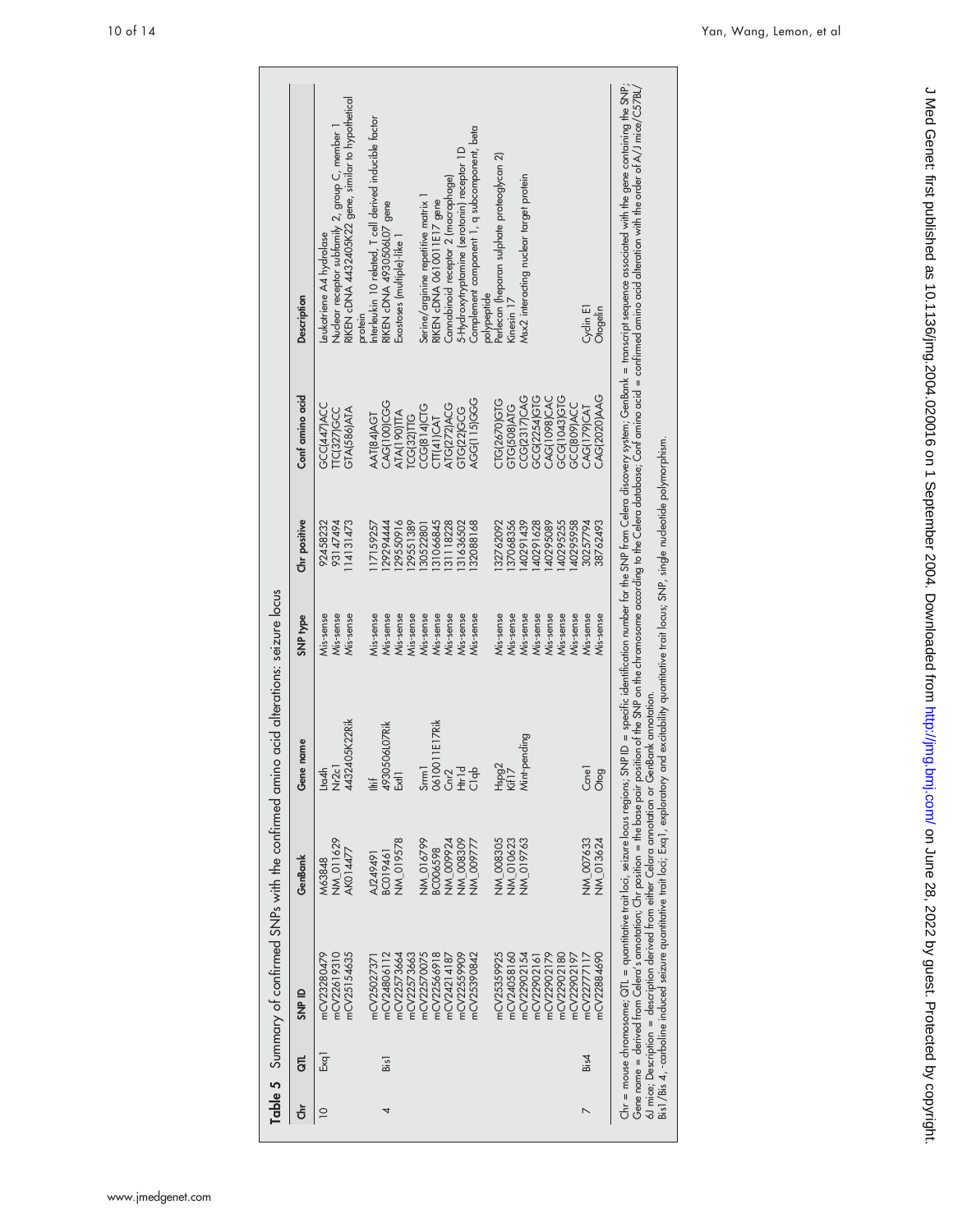Table 6 Potential function domains found in candidates with amino acid alterations caused by single nucleotide polymorphisms: four kinds of diseases

| Category          | QTL              | Chr            | <b>SNP ID</b> | Gene name    | <b>Domain description</b>                                                            |
|-------------------|------------------|----------------|---------------|--------------|--------------------------------------------------------------------------------------|
| Lung tumour       | MLT <sub>1</sub> | $\overline{4}$ | mCV23761092   | Cdh17        | KOG4289, cadherin EGF LAG seven-pass G-type receptor                                 |
|                   |                  |                | mCV23250954   | Gpr63        | KOG4220, muscarinic acetylcholine receptor                                           |
|                   | MLT <sub>2</sub> | 6              | mCV23322871   | LOC272322    | KOG3561, aryl-hydrocarbon receptor nuclear translocator                              |
|                   |                  |                | mCV23327408   | Mrps35       | KOG3933, mitochondrial ribosomal protein S28                                         |
|                   | MLT3             | 8              | mCV22993688   | ADAM29       | KOG3607, meltrins, fertilins, and related Zn dependent                               |
|                   |                  |                |               |              | metalloproteinases of the ADAMs family                                               |
| Acute lung injury | Ali1             | 11             | mCV24258169   | Rad5113      | KOG1433, DNA repair protein RAD51/RHP55                                              |
|                   |                  |                | mCV22737741   | Mpo          | KOG2408, peroxidase/oxygenase                                                        |
|                   |                  |                | mCV24690994   | Akap         | KOG2279, kinase anchor protein AKAP149, contains KH and Tudor<br>RNA binding domains |
|                   |                  |                | mCV23174311   | Map3k14      | KOG0198, MEKK and related serine/threonine protein kinases                           |
|                   | Ali <sub>2</sub> | 13             | mCV23280804   | Fgfr4        | KOG0200, fibroblast/platelet derived growth factor receptor and                      |
|                   |                  |                |               |              | related receptor tyrosine kinases                                                    |
|                   |                  |                | mCV22736530   | Gprk6        | KOG0986, G protein coupled receptor kinase                                           |
|                   | Ali3             | 17             | mCV22724951   | Xdh          | Xanthine dehydrogenase, iron-sulphur cluster and FAD-binding                         |
|                   |                  |                |               |              | subunit A                                                                            |
| Trypanosomiasis   | Tir1             | 17             | mCV24105832   | <b>Daxx</b>  | Daxx family                                                                          |
|                   |                  |                | mCV24297661   | Notch4       | KOG4289, cadherin EGF LAG seven-pass G-type receptor                                 |
|                   | Tir <sub>3</sub> | $\mathbf{1}$   | mCV24438398   | Ddr2         | KOG1094, discoidin domain receptor DDR1                                              |
|                   |                  |                | mCV24426932   | Fcgr2b       | Immunoglobulin                                                                       |
|                   |                  |                | mCV24401565   | Cd84         | T cell surface antigen CD2 protein                                                   |
| Seizure           | Exq1             | 10             | mCV23280479   | Lta4h        | KOG1047, bifunctional leukotriene A4 hydrolase/aminopeptidase                        |
|                   |                  |                |               |              | LTA4H                                                                                |
|                   |                  |                | mCV25027371   | <b>Iltif</b> | Interleukin 10                                                                       |
|                   | Bis1             | $\overline{4}$ | mCV24214187   | Cnr2         | 7 Transmembrane receptor (rhodopsin family).                                         |
|                   |                  |                | mCV25390842   | C1qb         | Complement component C1q domain.                                                     |
|                   |                  |                | mCV25359925   | Hspg2        | KOG3513, neural cell adhesion molecule L1                                            |
|                   |                  |                | mCV24058160   | Kif17        | KOG0242, kinesin-like protein                                                        |

QTL = quantitative trait loci found in different category; Chr = mouse chromosome; SNP ID = specific identification number for the SNP from Celera discovery system; Gene name = name as in Celera's annotation; Domain description = description as in NCBI Conserved Domain Database. Ali1/Ali2/Ali 3, acute lung injury quantitative trait loci; Bis1, -carboline induced seizure quantitative trait locus; Exq1, exploratory and excitability quantitative trait locus; MLT1/MLT2/MLT3, mouse lung tumour quantitative trait loci.

#### Acute lung injury

In this study we identified several candidates for Ali1–4: Rad51I3, Mpo, Gprk6, and Xdh are candidates for mediating effects of early stage acute lung injury, while Fgfr4, Ltbp1, and Fin15 may play an important role in tissue repair after acute lung injury. We identified two novel candidates: Fgfr4 for Ali2 and Fin15 for Ali4.

Ali1 is located at 2 cM distal to D11Mit179<sup>8</sup> (fig 2A). We found 95 SNPs in 45 genes in Ali1. Among those genes that are likely to associate with acute lung injury, 15 SNPs in 13 genes were confirmed (table 3). Rad51l3 proteins—which belong to the Rad51 paralogs—are required for homologous recombinational repair (HRR) in vertebrates.<sup>32</sup> Purified RAD51l3 protein possesses single stranded DNA binding activity and DNA stimulated ATPase activity.<sup>33</sup> Thus this gene may play an important role in the repair of DNA damage induced by chemical irritants in acute lung injury. Mpo (myeloperoxidase) is released from cytoplasmic granules of neutrophils and monocytes by a degranulation process, and reacts with the  $H_2O_2$  formed by the respiratory burst to form a complex that can oxidise a large variety of substances.<sup>34</sup> It is expressed in neutrophils recruited to the lung after chemical or immunological insults. Akap was considered to be a ''transduceosome'' by acting as an autonomous multivalent scaffold that assembles and integrates signals derived from multiple pathways.35–37 Map3k (mitogen activated protein kinase kinase kinase) activates both the SEK1-JNK and MKK3/6-p38 MAP kinase pathways and constitutes a pivotal signalling pathway in cytokine and stress induced apoptosis.38 Slfn is a new family of growth regulatory genes that affect thymocyte development and guide both cell growth and T cell development.<sup>39</sup> As the genes of Rad51, Mpo, Akap, Map3k14, and Slfn2 have a plausible link with inflammation from multiple causes, they are considered candidates for acute lung injury.

Ali2 is located 2 cM distal to D13Mit59 $^8$  (fig 2A), near the gene encoding the antioxidant enzyme glutathione peroxidase (Gpx), which catalyses the production of uric acid, a potent antioxidant found in airway secretions. Our results showed that the likely candidates are fibroblast growth factor receptor 4 (Fgfr4) and G protein coupled receptor kinase 6 (Gprk6). The fibroblast growth factors and the corresponding receptors are implicated in the regulation of epithelial cell proliferation and differentiation. Gprk6 is highly expressed in peripheral blood leucocytes and in some myeloid and lymphoid cell lines.40–42 Gprk6 may be implicated in acute lung injury by regulating the inflammatory response.

Ali3 is located on chromosome 17<sup>8</sup> (fig 2A). Candidates for Ali3 include Xdh and Ltbp1. The expression of the Xdh gene is regulated in a cell specific manner and is markedly affected by inflammatory cytokines, steroids, and physiological events such as hypoxia.<sup>43</sup> Ltbp1 is latent transforming growth factor  $\beta$  binding protein 1. Transforming growth factor (TGF)  $\beta$ cytokines are a multifunctional family that exert a wide variety of effects on both normal and transformed mammalian cells, including cell invasion, tissue remodelling, and wound healing. Latency associated proteins and latent  $TGF\beta$ binding proteins regulate the secretion and activation of this cytokine.<sup>44</sup> TGF $\beta$  has been most thoroughly studied during the late phases of tissue repair, where it plays a critical role in the development of pulmonary fibrosis.<sup>45</sup> However, in a recent study, expression levels of several TGF $\beta$  inducible genes were found to be dramatically increased as early as two days after the induction of injury.<sup>46</sup> It has been reported that pharmacological inhibition of TGFb protected wild-type mice from pulmonary oedema induced by bleomycin or E coli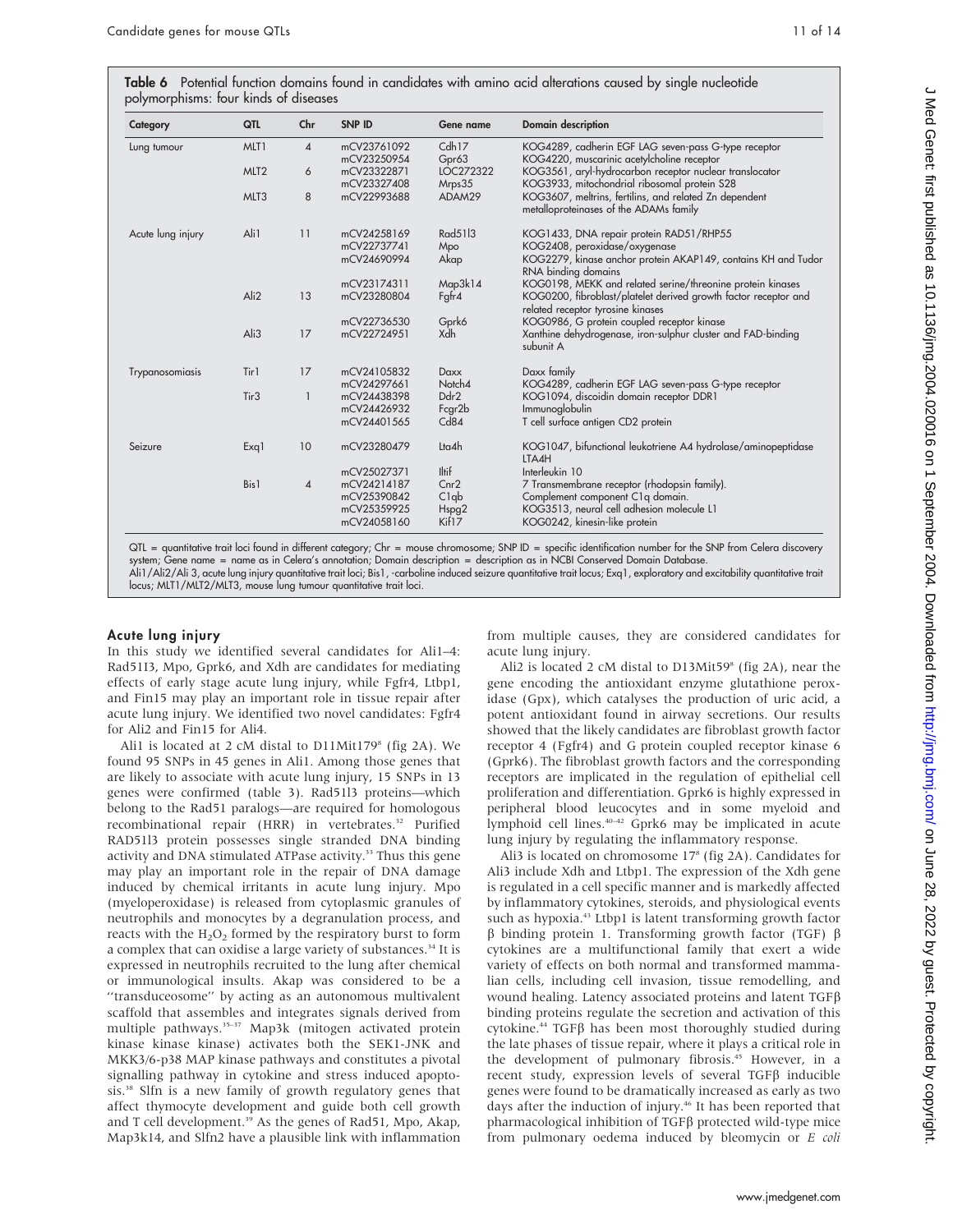endotoxin.47 Thus Ltbp1 may function as a critical mediator in pulmonary repair after acute lung injury.

Ali4 is located on chromosome  $6^{\circ}$  (fig 2A). Candidates for this region are Imap38 (immunity associated protein, 38 kDa) and Fin15 (fibroblast growth factor inducible 15). Imap38 expression is found almost exclusively in the spleen, and Imap-like genes in mice are associated with proliferative and apoptotic events, suggesting a role in the control of cell death/survival.<sup>48</sup> The fibroblast growth factors (FGFs) play important roles in multiple physiological functions, including angiogenesis, mitogenesis, pattern formation, cellular differentiation, metabolic regulation, tissue repair, and oncogenesis. Although the function of Fin15 is unknown, the FGF-15 gene is expressed in a regionally restricted pattern in the developing nervous system, and may play an important part in regulating cell division and patterning within specific regions of the embryonic brain, spinal cord, and sensory organs.49 Thus Fin15 may play a major role in tissue repair after acute lung injury.

#### Trypanosomiasis

We identified several candidates for Tir loci, including Daxx, MHC super family genes, CD84, Ly-9, Fcgr2b, Notch4, and Ddr2. Daxx (death associated protein) is a Fas binding protein, mainly located in the nucleus, functioning as a transcriptional regulator. It has been reported to mediate the Fas/JNK dependent signals in the cytoplasm as an apoptosis enhancer<sup>50</sup> inducing T cell death.<sup>51</sup> The protozoan parasite Trypanosoma cruzi causes a persistent, lifelong infection. During acute Trypanosoma cruzi infection in mice, many leucocytes undergo apoptosis. Fas induced apoptosis had been implied in modulation of the immune response against Trypanosoma cruzi by interfering with cytokine and NO (nitric oxide) production during the acute phase of the infection.<sup>52-55</sup> Thus Daxx may play an important role in trypanosomiasis by its apoptosis inducing effect.

MHC (major histocompatibility complex) encodes various genes that are essential for immune function.<sup>56</sup> Notch4 is a member of the Notch family of transmembrane receptors that is expressed primarily on endothelial cells. The Notch signalling pathway has an essential role in regulating embryonic vascular morphogenesis and remodelling<sup>57</sup>; expression of an activated form of Notch4 in embryonic vasculature leads to abnormal vessel structure and patterning and involves the modulation of the endothelial cell phenotype associating with vessel patterning and remodelling in phases of vascular development.<sup>58</sup> We speculate that Notch4 expression could affect vessel penetrability in the blood–brain barrier, allowing trypanosomes to invade the central nervous system in the second stage of the disease.

CD84 is a member of the CD2 subset of the Ig superfamily of cell surface molecules. It functions as a homophilic adhesion molecule and enhances interferon (IFN) secretion.<sup>59</sup> IFN is known to help interleukin-12 in reducing parasitaemia and prolonging survival time after acute infection.<sup>60</sup> In trypanosoma infection, the CD84 molecule may play a protective role in the acute phase.

Immunoglobulins have an important function in the immune system. We identified two genes of Fcer1a and Fcgr2b related to immunoglobulins in Tir3 region. Fcer1a (Fc receptor, IgE, high affinity,  $\alpha$  polypeptide) is one subunit of the IgE receptor. The IgE receptor plays a central role in allergic disease, coupling allergen and mast cell to initiate the inflammatory and immediate hypersensitivity responses. The initiation of IgE mediated allergic responses requires the binding of IgE antibody to its high affinity receptor, Fcer1a.<sup>61</sup> Fcgr2b (Fc receptor, IgG, low affinity 2b) molecules have been reported to serve as a negative feedback regulator for B cell Ag receptor elicited activation of B cells; any impaired Fcgr2b function is possibly related to aberrant B cell activation.<sup>62</sup> Ly-9 (lymphocyte antigen 9) is a novel member of a subgroup of the immunoglobulin superfamily. Though the function of Ly-9 was unknown, other subgroups of lymphocyte antigen members are involved in adhesion reactions between T lymphocytes and accessory cells.<sup>63</sup>

Two Fc receptors and Ly-9 appear to be associated with the responses in the acute phase of infection. Ddr2 (discoidin domain receptor 2) is a tyrosine kinase receptor expressed in mesenchymal tissues, the ligand of which is fibrillar collagen. Olaso *et al*<sup>64</sup> reported that proliferation of  $Ddr2^{(-/-)}$  fibroblasts was significantly decreased compared with  $Ddr2^{(+)}$ cells. Thus Ddr2 may be involved in the diffuse myocardial fibrosis of chronic Chagasic cardiomyopathy.

#### Seizures

Epilepsy syndromes have been classified into more than 40 distinct types. During the past few years, several genes have been associated with epilepsy in human families and mouse models.65 In this study we identified seven genes as the candidates. In Exq1 loci, two genes appear to be candidate genes (table 5). Lta4h (leukotriene A4 hydrolase) is a bifunctional zinc metalloenzyme that catalyses the final and rate limiting step in the biosynthesis of leukotriene B4, a classical chemoattractant and immune modulating lipid mediator.<sup>66</sup> Iltif is interleukin (IL)-10 related T cell derived inducible factor, also named interleukin-22. IL-22 is produced by T cells and induces the production of acute phase reactants in vitro and in vivo, suggesting a role in inflammation.67 In the past few years, an autoimmune mechanism has emerged in a rare form of human epilepsy, Rasmussen's encephalitis.16 Access of IgG to neuronal epitopes in the central nervous system may trigger complement mediated neuronal damage and contribute to the pathogenesis of epilepsy.16 Perhaps the two genes Lta4h and Iltif can increase neuronal hyperexcitability by an autoimmune mechanism.

In Bis1 loci, five genes were found to be potential candidates. Cnr2 is G protein coupled peripheral cannabinoid receptor-2 (also referred to as Cb2). Cannabinoids have been shown to affect immune responses, acting on different populations of immune cells and also to inhibit T-type  $Ca^{2+}$ channels.68 Cannabinoid acts to inhibit seizure spread in the CNS by an action on GABA,<sup>69</sup> and can be used as an antiepileptic.<sup>70 71</sup> The SNP identified in the present study may reduce the antiepileptic role of Cnr2 and increase the sensitivity of A/J strain mice to seizures.

Htr1d (5-hydroxytryptamine receptor 1D) was considered another candidate gene for its plausibility as a regulator of seizure threshold.<sup>19</sup> It is a known G protein coupled receptor and is expressed in the human cerebral cortex; it can couple to inhibition of adenylate cyclase activity.<sup>72</sup> Through this mechanism of inhibiting adenylate cyclase activity, the anticonvulsant galnon (a galanin receptor agonist) reduces the severity and increases the latency of pentylenetetrazole induced seizures in mice.<sup>73</sup>

C1qb (complement component C1q, B chain) mediates complement activation through the classical pathway and plays an important role in the development of antibody responses.74 75 It may trigger complement mediated neuronal damage and contribute to the pathogenesis of seizures by allowing IgG access to neuronal epitopes in the CNS.16

Hspg2 (heparan sulphate proteoglycan of basement membrane) encodes perlecan (a ubiquitous heparan sulphate proteoglycan). Perlecan has an important role in neuromuscular function.76 Mutation in Hspg2 can increase muscle hyperexcitability by modulation of ion channel expression or function through their interaction with perlecan.<sup>77</sup>

Kif17 (kinesin family member 17) is a neurone specific molecular motor in neuronal dendrites. It binds and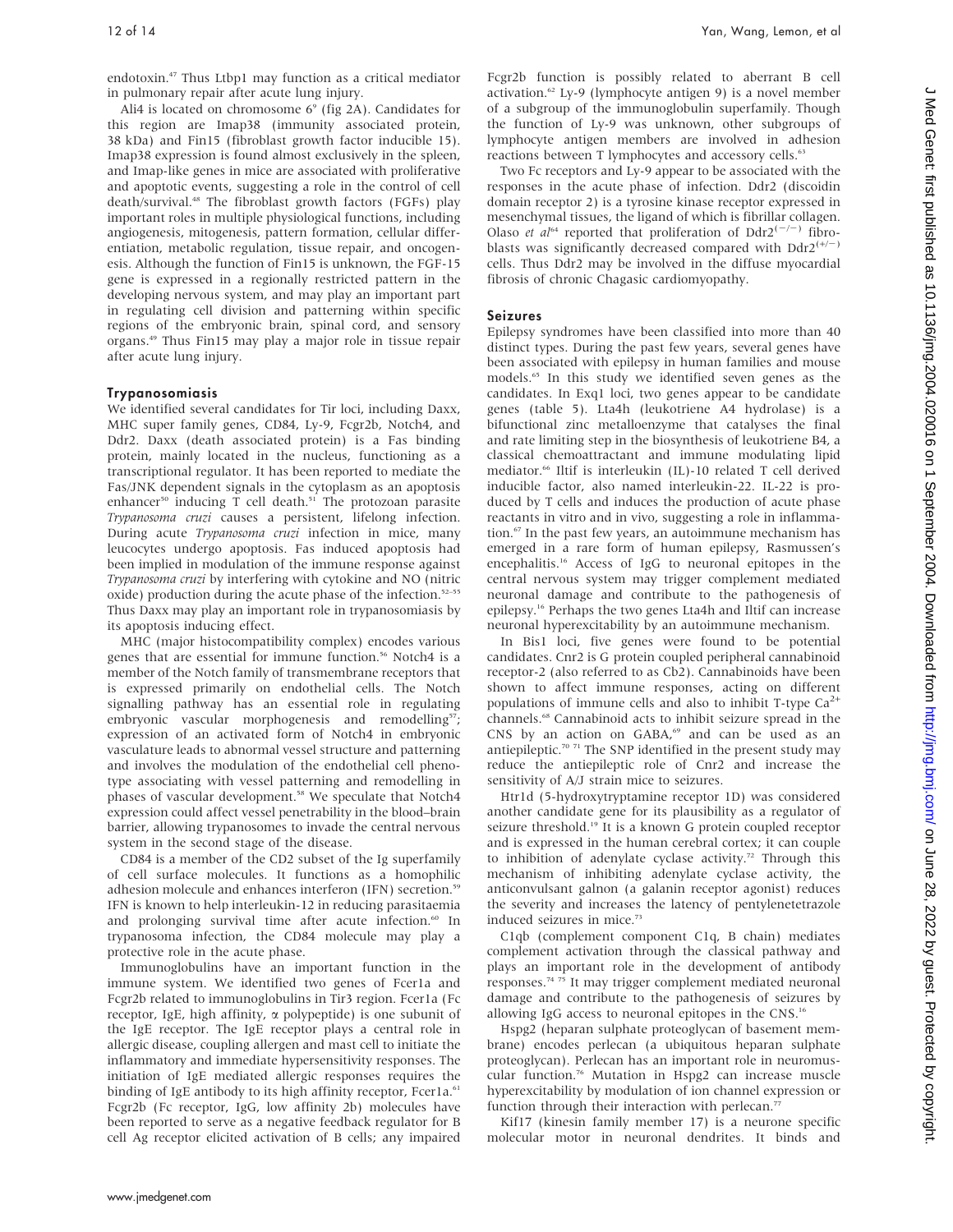transports the NR2B subunit of N-methyl-D-aspartate receptors (NMDARs).<sup>78</sup> NMDARs play an important role in synaptic plasticity and neuronal morphogenesis.<sup>78</sup> <sup>79</sup> Altering the expression of NMDARs in both the dentate gyrus and the subiculum can affect tissue excitability and seizure activity in seizure sensitive gerbils.<sup>80</sup> Moreover, presynaptic NMDARs can facilitate glutamate release onto principal neurones in the entorhinal cortex.<sup>81</sup> Excessive activation of glutamate receptors can destroy cortical neurones through an excitotoxic mechanism. The damaged cortex may trigger axonal sprouting and the formation of new circuits with increased excitability to seizure. Through this mechanism, Kif17 may play an important role in seizure sensitivity in mice.

#### Conclusions

We carried out SNP analysis based on mapped QTLs for susceptibility to diseases in animal models. Our results indicate that the combination of QTL mapping and SNP analysis is a powerful filtering tool to narrow down the gene list in QTL. Further mRNA expression screening of the candidates, for example by real time PCR, will be further improve the identification of candidate genes.

#### ACKNOWLEDGEMENTS

This work was supported by NIH grants R01CA58554 (to MY) and P30CA16058.

#### .....................

**Authors' affiliations**<br>**Y Yan, M Wang, W J Lemon, M You,** Department of Surgery and Alvin J Siteman Cancer Center, Washington University in St Louis, St Louis, Missouri, USA

Correspondence to: Professor Ming You, Department of Surgery and Alvin J Siteman Cancer Center, Washington University in St Louis, School of Medicine, 660 S Euclid Avenue, Campus Box 8109, St Louis, MO 63110, USA; youm@msnotes.wustl.edu

#### REFERENCES

- 1 Herzog CR, Lubet RA, You M. Genetic alterations in mouse lung tumors: implications for cancer chemoprevention. J Cell Biochem Suppl 1997**:29**:49-63
- 2 Chen B, Johanson L, Wiest JS, Anderson MW, You M. The second intron of the K-ras gene contains regulatory elements associated with mouse lung tumor susceptibility. Proc Natl Acad Sci USA 1994;91:1589–93.
- 3 Schork NJ, Nath SP, Lindpaintner K, Jacob HJ. Extensions to quantitative trait locus mapping in experimental organisms. Hypertension 1996;28:1104–11.
- 4 Wang D, Lemon WJ, You M. Linkage disequilibrium mapping of novel lung tumor susceptibility quantitative trait loci in mice. Oncogene 2002;21:6858–65.
- 5 Fulkerson WJ, MacIntyre N, Stamler J, Crapo JD. Pathogenesis and treatment
- of the adult respiratory distress syndrome. Arch Intern Med 1996;156:29–38. 6 Luce JM. Acute lung injury and the acute respiratory distress syndrome. Crit Care Med 1998;26:369–76.
- 7 Wesselkamper SC, Prows DR, Biswas P, Willeke K, Bingham E, Leikauf GD. Genetic susceptibility to irritant-induced acute lung injury in mice. Am J Physiol Lung Cell Mol Physiol 2000;279:L575–82.
- 8 Prows DR, Shertzer HG, Daly MJ, Sidman CL, Leikauf GD. Genetic analysis of ozone-induced acute lung injury in sensitive and resistant strains of mice. Nat Genet 1997:**17**:471-4
- 9 Prows DR, Leikauf GD. Quantitative trait analysis of nickel-induced acute lung injury in mice. Am J Respir Cell Mol Biol 2001;24:740–6.
- 10 Stich A, Abel PM, Krishna S. Human African trypanosomiasis. BMJ 2002;325:203–6.
- 11 Morrison WI, Roelants GE, Mayor-Withey KS, Murray M. Susceptibility of inbred strains of mice to Trypanosoma congolense: correlation with changes
- in spleen lymphocyte populations. *Clin Exp Immunol* 1978;32:25–40.<br>12 **Morrison WI**, Murray M. Trypanosoma congolense: inheritance of<br>susceptibility to infection in inbred strains of mice. *Exp Parasitol* 1979;48:364–74.
- 13 Kemp SJ, Iraqi F, Darvasi A, Soller M, Teale AJ. Localization of genes controlling resistance to trypanosomiasis in mice. Nat Genet 1997;16:194–6.
- 14 Iraqi F, Clapcott SJ, Kumari P, Haley CS, Kemp SJ, Teale AJ. Fine mapping of trypanosomiasis resistance loci in murine advanced intercross lines. Mamm Genome 2000;11:645–8.
- 15 Ozuna J. Seizure disorders and epilepsy. Lippincotts Prim Care Pract 2000;4:608–18.
- 16 McNamara JO. Emerging insights into the genesis of epilepsy. Nature 1999;399:A15–22.
- 17 Kaneko S, Okada M, Iwasa H, Yamakawa K, Hirose S. Genetics of epilepsy: current status and perspectives. Neurosci Res 2002;44:11–30.
- 18 Robinson R, Gardiner M. Genetics of childhood epilepsy. Arch Dis Child 2000;82:121–5.
- 19 Gershenfeld HK, Neumann PE, Li X, St Jean PL, Paul SM. Mapping quantitative trait loci for seizure response to a GABAA receptor inverse agonist in mice. J Neurosci 1999;19:3731–8.
- 20 Gut IG. Automation in genotyping of single nucleotide polymorphisms. Hum Mutat 2001;17:475–92.
- 21 Jorde LB, Watkins WS, Bamshad MJ, Dixon ME, Ricker CE, Seielstad MT, Batzer MA. The distribution of human genetic diversity: a comparison of mitochondrial, autosomal, and Y-chromosome data. Am J Hum Genet 2000;66:979–88.
- 22 Hacia JG, Fan JB, Ryder O, Jin L, Edgemon K, Ghandour G, Mayer RA, Sun B, Hsie L, Robbins CM, Brody LC, Wang D, Lander ES, Lipshutz R, Fodor SP, Collins FS. Determination of ancestral alleles for human single-nucleotide polymorphisms using high-density oligonucleotide arrays. Nat Genet 1999;22:164–7.
- 23 Lander ES, Schork NJ. Genetic dissection of complex traits. Science 1994;265:2037–48.
- 24 Lander ES. The new genomics: global views of biology. Science 1996;274:536–9.
- 25 Kruglyak L. The use of a genetic map of biallelic markers in linkage studies. Nat Genet 1997;17:21–4.
- 26 Kawasawa Y, Kume K, Nakade S, Haga H, Izumi T, Shimizu T. Brain-specific expression of novel G-protein-coupled receptors, with homologies to Xenopus PSP24 and human GPR45. Biochem Biophys Res Commun 2000;276:952-6.
- Takamura M, Sakamoto M, Ino Y, Shimamura T, Ichida T, Asakura H, Hirohashi S. Expression of liver-intestine cadherin and its possible interaction with galectin-3 in ductal adenocarcinoma of the pancreas. Cancer Sci 2003;94:425–30.
- 28 Grotzinger C, Kneifel J, Patschan D, Schnoy N, Anagnostopoulos I, Faiss S, Tauber R, Wiedenmann B, Gessner R. LI-cadherin: a marker of gastric metaplasia and neoplasia. Gut 2001;49:73–81.
- 29 Hu YL, Albanese C, Pestell RG, Jaffe RB. Dual mechanisms for lysophosphatidic acid stimulation of human ovarian carcinoma cells. J Natl Cancer Inst 2003;95:733–40.
- 30 Yeh CT, Lu SC, Tseng IC, Lai HY, Tsao ML, Huang SF, Liaw YF. Antisense overexpression of BMAL2 enhances cell proliferation. Oncogene 2003;22:5306–14.
- 31 Rodriguez S, Jafer O, Goker H, Summersgill BM, Zafarana G, Gillis AJ, van Gurp RJ, Oosterhuis JW, Lu YJ, Huddart R, Cooper CS, Clark J, Looijenga LH, Shipley JM. Expression profile of genes from 12p in testicular germ cell tumors of adolescents and adults associated with i(12p) and amplification at 12p11.2–p12.1. Oncogene 2003;22:1880–91.
- 32 Kurumizaka H, Ikawa S, Nakada M, Enomoto R, Kagawa W, Kinebuchi T, Yamazoe M, Yokoyama S, Shibata T. Homologous pairing and ring and filament structure formation activities of the human Xrcc2\*Rad51D complex. J Biol Chem 2002;277:14315–20.
- 33 Braybrooke JP, Spink KG, Thacker J, Hickson ID. The RAD51 family member, RAD51L3, is a DNA-stimulated ATPase that forms a complex with XRCC2. J Biol Chem 2000;275:29100–6.
- 34 Klebanoff SJ. Myeloperoxidase. Proc Assoc Am Physicians 1999;111:383–9. 35 Michel JJ, Scott JD. AKAP mediated signal transduction. Annu Rev Pharmacol Toxicol 2002;42:235–57.
- 36 Diviani D, Scott JD. AKAP signaling complexes at the cytoskeleton. J Cell Sci 2001;114:1431–7.
- 37 Jones SL. Protein kinase A regulates beta2 integrin avidity in neutrophils. J Leukoc Biol 2002;71:1042–8.
- 38 Matsuzawa A, Ichijo H. Molecular mechanisms of the decision between life and death: regulation of apoptosis by apoptosis signal-regulating kinase 1. J Biochem 2001;130:1–8.
- 39 Schwarz DA, Katayama CD, Hedrick SM. Schlafen, a new family of growth regulatory genes that affect thymocyte development. *Immunity*<br>1998;**9**:657–68.
- 40 Chuang TT, Sallese M, Ambrosini G, Parruti G, De Blasi A. High expression of beta-adrenergic receptor kinase in human peripheral blood leukocytes. Isoproterenol and platelet activating factor can induce kinase translocation. J Biol Chem 1992;267:6886–92.
- 41 De Blasi A, Parruti G, Sallese M. Regulation of G protein-coupled receptor kinase subtypes in activated T lymphocytes. Selective increase of betaadrenergic receptor kinase 1 and 2. J Clin Invest 1995;95:203–10.
- 42 Haribabu B, Snyderman R. Identification of additional members of human Gprotein-coupled receptor kinase multigene family. *Proc Natl Acad Sci USA*<br>1993;**90**:9398–402.
- 43 Hoidal JR, Xu P, Huecksteadt T, Sanders KA, Pfeffer K, Sturrock AB. Lung injury and oxidoreductases. Environ Health Perspect 1998;5:1235–9.
- 44 Oklu R, Hesketh R. The latent transforming growth factor beta binding protein (LTBP) family. Biochem J 2000;3:601–10.
- 45 Giri SN, Hyde DM, Hollinger MA. Effect of antibody to transforming growth factor beta on bleomycin induced accumulation of lung collagen in mice. Thorax 1993;48:959–66.
- 46 Kaminski N, Allard JD, Pittet JF, Zuo F, Griffiths MJ, Morris D, Huang X, Sheppard D, Heller RA. Global analysis of gene expression in pulmonary fibrosis reveals distinct programs regulating lung inflammation and fibrosis. Proc Natl Acad Sci USA 2000;97:1778-83.
- 47 Pittet JF, Griffiths MJ, Geiser T, Kaminski N, Dalton SL, Huang X, Brown LA, Gotwals PJ, Koteliansky VE, Matthay MA, Sheppard D. TGF-beta is a critical
- mediator of acute lung injury. *J Clin Invest* 2001;1**07**:1537–44.<br>48 **Stamm O**, Krucken J, Schmitt-Wrede HP, Benten WP, Wunderlich F. Human ortholog to mouse gene imap38 encoding an ER-localizable G-protein